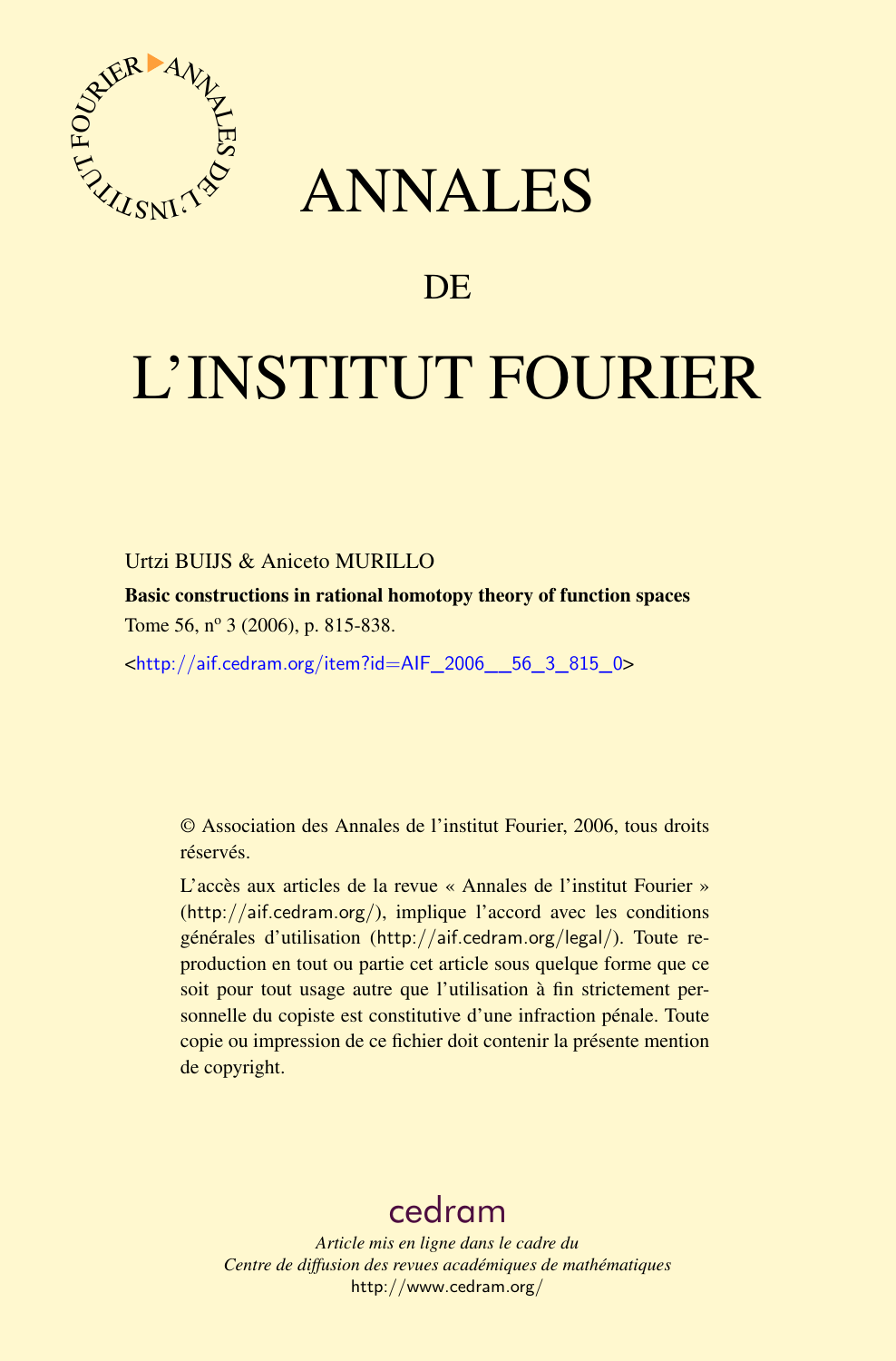#### BASIC CONSTRUCTIONS IN RATIONAL HOMOTOPY THEORY OF FUNCTION SPACES

#### **by Urtzi BUIJS & Aniceto MURILLO (\*)**

ABSTRACT. — Via the Bousfield-Gugenheim realization functor, and starting from the Brown-Szczarba model of a function space, we give a functorial framework to describe basic objects and maps concerning the rational homotopy type of function spaces and its path components.

Résumé. — Moyennant le foncteur de réalisation de Bousfield-Gugenheim et à l'aide du modèle de Brown Szczarba d'un espace de fonctions comme point de départ, on décrit les objets basiques et les applications relatives au type d'homotopie rationnelle des espaces fonctionnels et de leurs composantes arc-connexes.

#### **1. Introduction**

There are two choices to describe the equivalence between the homotopy categories of rational nilpotent CW-complexes of finite type and that of commutative differential graded algebras over the rationals. These choices depends on how to realize a given algebra. On one hand, one may proceed as in [\[15\]](#page-24-0), considering a Sullivan model and then build its realization as a Postnikov tower whose topological description mimics the algebraic properties of the model. This is highly geometrical but quite unnatural. On the other hand, one can take a general algebra and realizing it as a simplicial set via the Bousfield-Gugenheim realization functor [\[1\]](#page-23-0). This might be less transparent but totally functorial.

In particular both options are available to the study of the rational homotopy type of the function (or mapping) space  $\mathcal{F}(X, Y)$ . The first approach

*Keywords:* Function space, mapping space, Sullivan model, rational homotopy theory. *Math. classification:* 55P62, 54C35.

<sup>(\*)</sup> Partially supported by the Ministerio de Ciencia y Tecnología grant MTM2004-06262 and by the Junta de Andalucía grant FQM-213.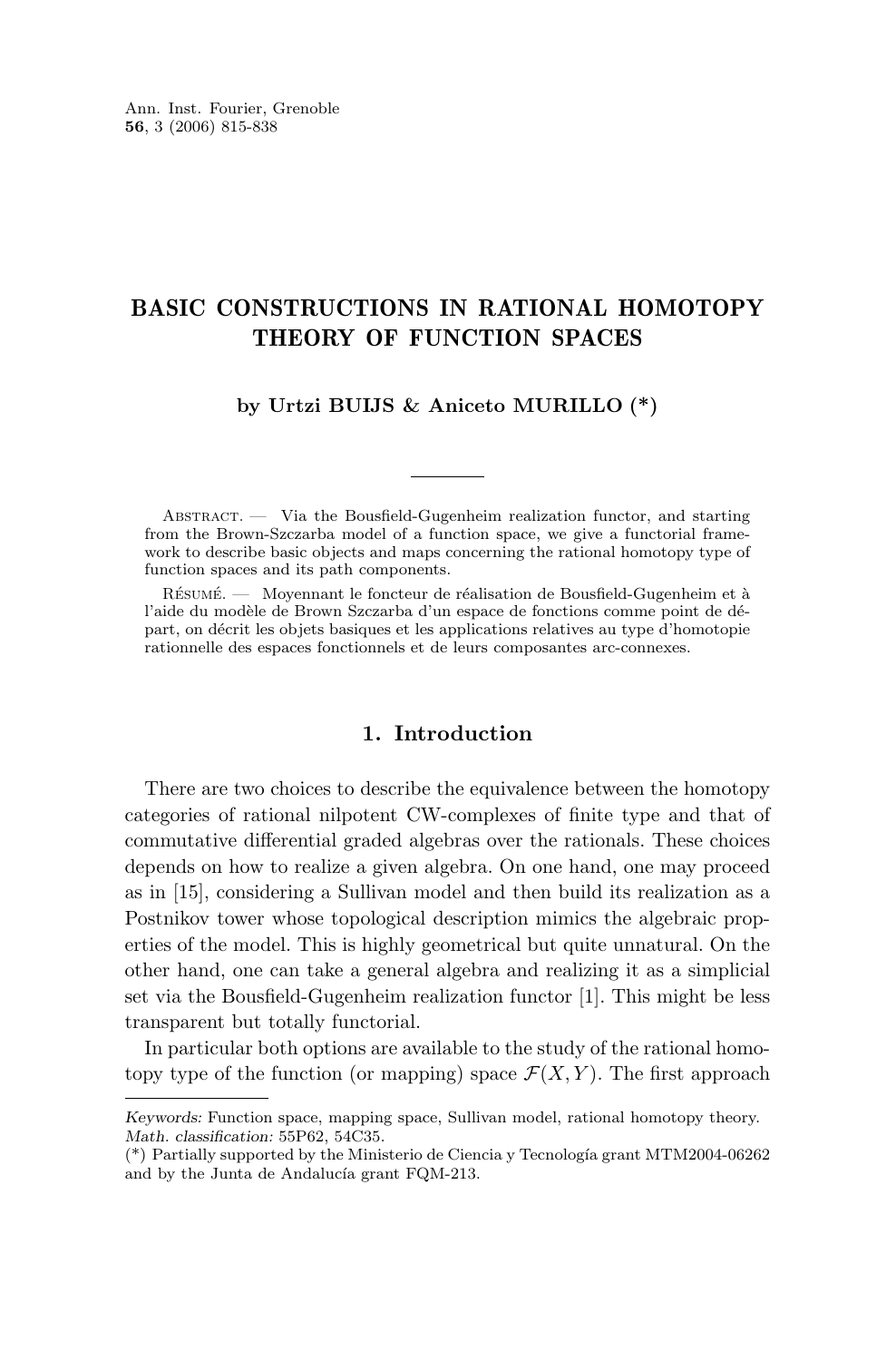<span id="page-2-0"></span>was first followed by Thom [\[16\]](#page-24-0) and then by the fundamental work of Hae-fliger [\[7\]](#page-23-0) where he supplied a model for the path component of sections, homotopic to a fixed one, of a nilpotent bundle. In particular, a model of a given component of a mapping space is produced. Later on, this approach was further developed by other authors [\[4,](#page-23-0) [13,](#page-24-0) [14,](#page-24-0) [17\]](#page-24-0). However, due to the non functorial description of the Haefliger model, it is not easy to use it to describe further geometrical behaviour of function spaces.

Under the second, and more functorial approach, it is essential the paper of Brown and Szczarba [\[3\]](#page-23-0) in which it is proved that the Bousfield-Gugenheim realization of a particular commutative differential Z-graded algebra (CDGA henceforth), which already appears in [\[7\]](#page-23-0), is homotopy equivalent to the (non connected!) function space  $\mathcal{F}(X, Y)$ . It is also shown how to obtain from this algebra a quotient CDGA whose realization is a given path component of the function space, and therefore, the Haefliger model of this component is retrieved.

In this paper we continue with the study under this natural approach, and present models for some of the basic objects and maps concerning function spaces. By a model of a non connected object (or a map between them) we mean a Z-graded CDGA (or a morphism) whose simplicial realization has the same homotopy type as the singular simplicial approximation of the chosen object. We also present an explicit way of restricting algebraically to components obtaining Sullivan models of nilpotent spaces and maps relating functions spaces, retrieving in particular the Haefliger model for its components.

We now state our main results: For any function space  $\mathcal{F}(X, Y)$  we shall always assume X and Y to be CW-complexes with X finite, so that  $\mathcal{F}(X, Y)$ is itself a CW-complex  $[12]$ , and with both X and Y nilpotent of finite type over  $\mathbb{Q}$ , so that the components of  $\mathcal{F}(X, Y)$  are also nilpotent and of finite Q-type [\[9,](#page-23-0) Thm.2.5]. Given  $f: X \to Y$ , denote by  $\mathcal{F}(X, Y; f)$  the component of  $\mathcal{F}(X, Y)$  containing f. We first give an explicit model of the evaluation map which includes in particular the original result of Haefliger [\[7,](#page-23-0) Thm.3.2] and [\[10,](#page-23-0) Thm.1.1].

THEOREM 1.1. — Let  $(\Lambda (V \otimes B_*)$ ,  $\tilde{d})$  be the Brown-Szczarba model for  $\mathcal{F}(X, Y)$  *(see §2). Then,* 

$$
\omega\colon (\Lambda V, d)\to (\Lambda (V\otimes B_*), \widetilde{d})\otimes B, \quad \omega(v)=\sum_i (-1)^{\alpha|b_i|}(v\otimes \beta_i)\otimes b_i,
$$

*where*  ${b_i}$  *is a basis for* B,  ${\beta_i}$  *its dual and*  $\alpha(n)$  *is the integer part of*  $(n+1)/2$ , is a model of the evaluation map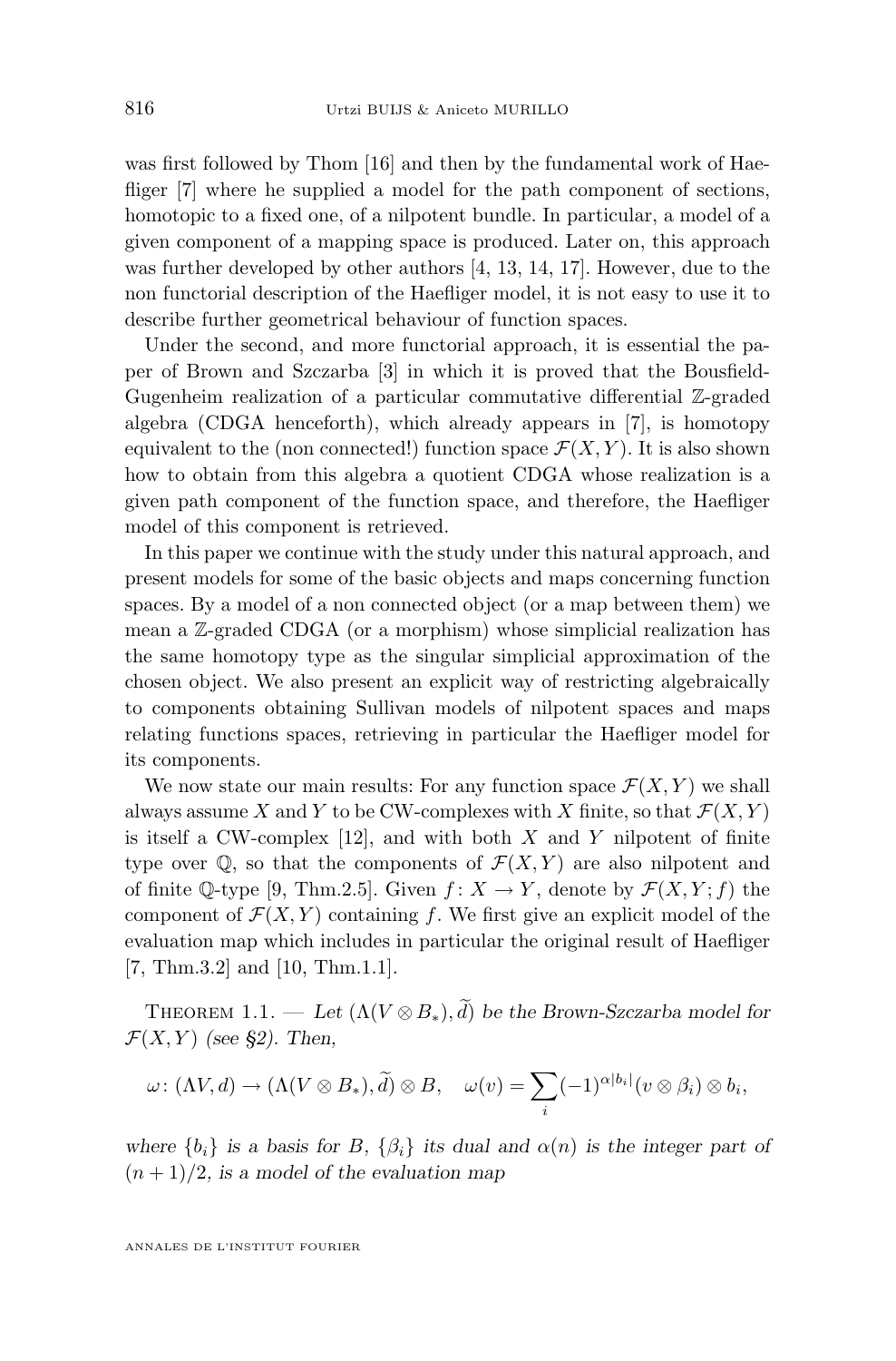$$
\omega \colon \mathcal{F}(X, Y) \times X \to Y, \quad \omega(f, x) = f(x).
$$

<span id="page-3-0"></span>*In particular, the map*

$$
\omega_0
$$
:  $(\Lambda V, d) \to (\Lambda (V \otimes B_*), d), \quad \omega_0(v) = v \otimes 1^*,$ 

*is a model of the evaluation of the base point*  $\omega_0$ :  $\mathcal{F}(X, Y) \to Y$ ,  $\omega_0(f) =$  $f(x_0)$ .

Moreover, given  $\zeta: (\Lambda V, d) \longrightarrow (\Lambda W, d)$  a Sullivan model for  $f: X \to Y$ , there is an explicit morphism  $\xi: (\Lambda(V \otimes C_*), \widetilde{d}) \longrightarrow (\Lambda(W \otimes C_*), \widetilde{d})$  (see §3) between the models of  $\mathcal{F}(Z, Y)$  and  $\mathcal{F}(Z, X)$  satisfying:

Theorem 1.2. — *The commutative square*

$$
(\Lambda(W \otimes C_*), \widetilde{d}) \otimes C \xrightarrow{\xi \otimes 1_C} (\Lambda(V \otimes C_*), \widetilde{d}) \otimes C
$$
  

$$
\omega \downarrow \omega
$$
  

$$
(\Lambda W, d) \xleftarrow{\zeta} (\Lambda V, d)
$$

*is a model of*

$$
\mathcal{F}(Z, X) \times Z \xrightarrow{(f)_* \times 1_Z} \mathcal{F}(Z, Y) \times Z
$$
  

$$
\omega \downarrow \omega
$$
  

$$
X \xrightarrow{f} Y.
$$

Next, we show how to obtain from these results the corresponding Sullivan models when considering a fixed component of the function space. Indeed, given  $(\Lambda (V \otimes B_*)$ , d) the model of  $\mathcal{F}(X, Y)$  and a map  $f: X \to Y$ , there is a Sullivan model (in fact this is the Haefliger model) of the component  $\mathcal{F}(X, Y; f)$  of the form  $(\Lambda S_f, \overline{d})$  in which  $\overline{S_f}^{\geq 2} = (V \otimes B_*)^{\geq 2}$  and  $S_f^1$  is a quotient of  $(V \otimes B_*)^1$  (see §4). Then we prove:

Theorem 1.3. — *The CDGA morphism*

$$
\omega_0\colon (\Lambda V, d) \longrightarrow (\Lambda S_f, \overline{d}),
$$

given by  $\omega_0(v) = v \otimes 1^*$  if  $v \in V^{\geq 2}$ , or its projection over  $S_f^1$  if  $v \in V^1$ , is a *Sullivan model of the evaluation at the base point*  $\omega_0$ :  $\mathcal{F}(X, Y; f) \longrightarrow Y$ *.*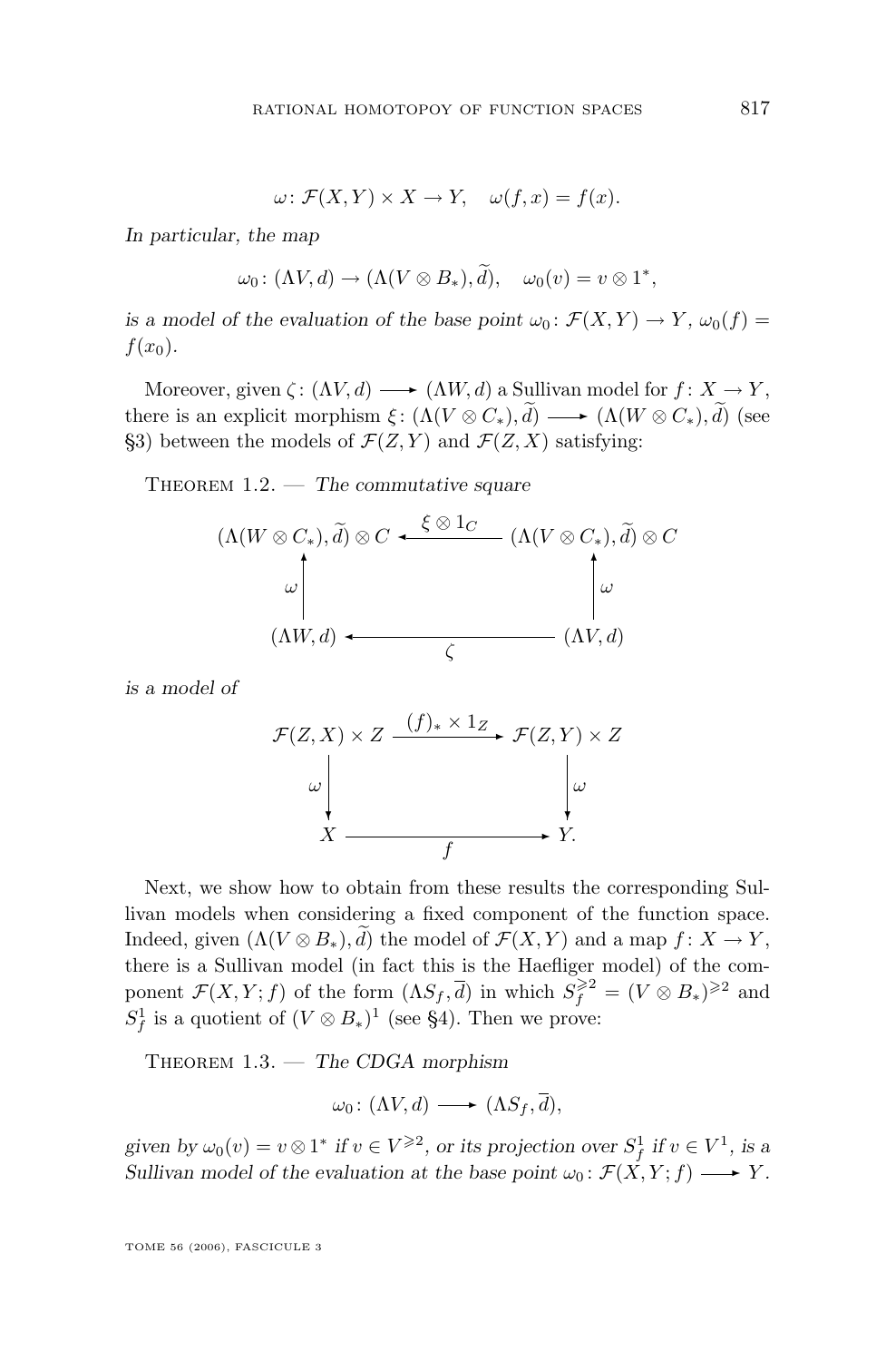<span id="page-4-0"></span>*Moreover, with the notation of Theorem [1.2,](#page-3-0)*  $\xi$  *induces a morphism*  $\overline{\xi}$  *for which the square*



*is a Sullivan model of*

$$
\mathcal{F}(Z, X; g) \xrightarrow{\qquad (f)_{*}} \mathcal{F}(Z, Y; f \circ g)
$$
\n
$$
\downarrow^{\omega_{0}} \qquad \qquad \downarrow^{\omega_{0}} \qquad \downarrow^{\omega_{0}}
$$
\n
$$
X \xrightarrow{\qquad \qquad f} Y.
$$

As in this result,  $\omega_0$  is a fibration with fibre  $\mathcal{F}^*(X, Y; f)$ , the space of pointed maps, we easily obtain the following consequence, a form of which already appeared in [\[4\]](#page-23-0), [\[10\]](#page-23-0) or [\[17\]](#page-24-0).

COROLLARY 1.4. — *The CDGA*  $(\Lambda(S_f/V), \overline{d})$  *is a Sullivan model of*  $\mathcal{F}^*(X, Y; f)$ .

Finally, we translate the constructions above to rational homotopy groups by taking the homology of the indecomposables of the given sullivan models and maps.

We would like to thank the referee for its comments and remarks.

#### **2. Notation, basic facts and tools**

All spaces considered henceforth shall be of the homotopy type of connected CW-complexes. We will heavily rely on known results from homotopy theory of simplicial sets and from rational homotopy theory. For that [\[6\]](#page-23-0) or [\[11\]](#page-23-0) and [\[5\]](#page-23-0) are respectively standard and excellent references. Here, mainly to set the framework in which we work and to fix notation, we recall some basics:

Denote by

$$
\text{Top} \xrightarrow[~.~]{} \text{SimpSet}
$$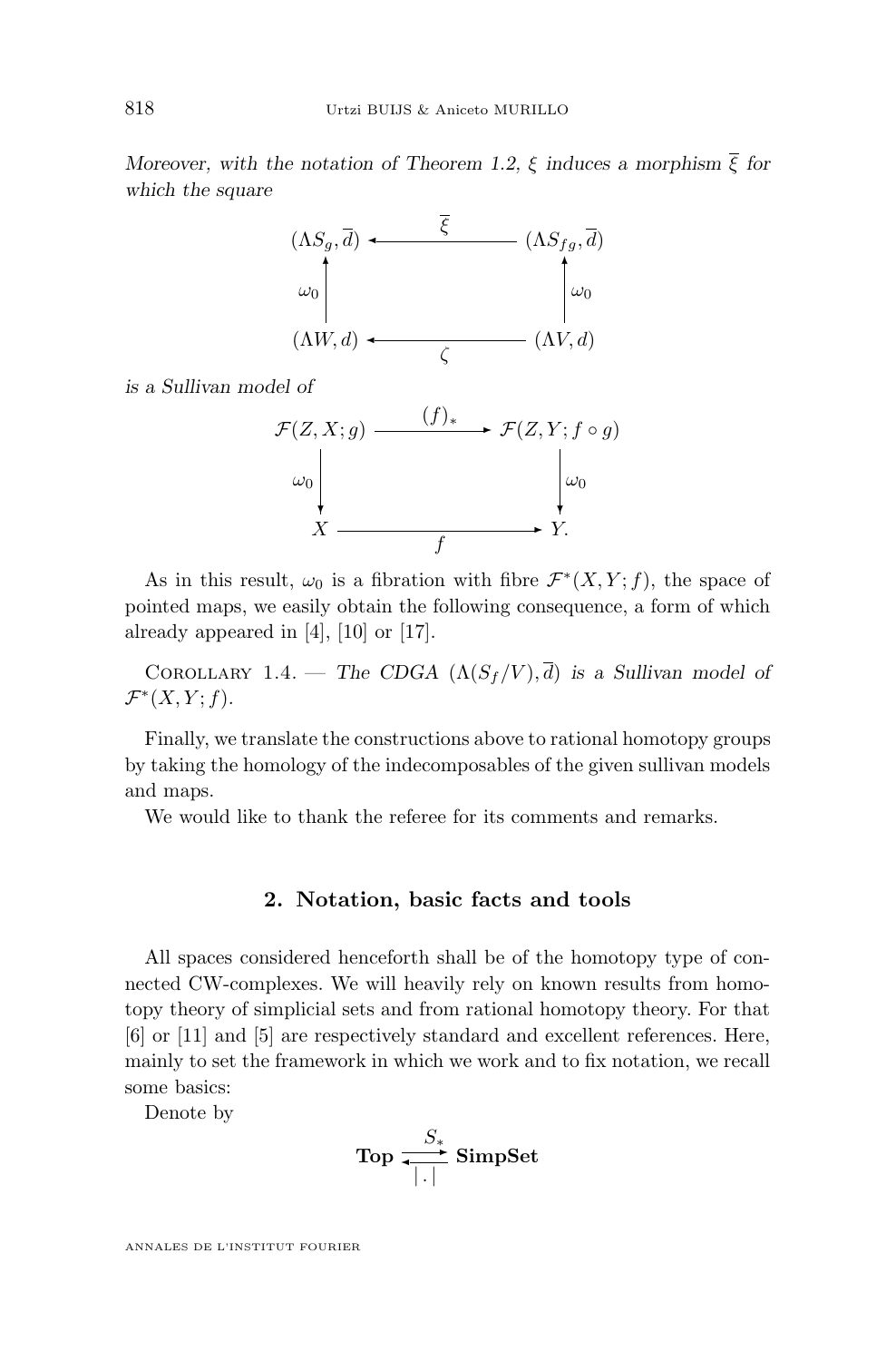the singular and realization adjoint functors relating the categories of simplicial sets and topological spaces. These induce equivalences between the (pointed if we wish) homotopy category of CW-complexes and the homotopy category of Kan complexes  $[12]$ . For each space X and each simplicial set K, we shall denote by  $\psi(K)$ :  $K \stackrel{\simeq}{\longrightarrow} S_*|K|$  and  $\phi(X)$ :  $|S_*X| \stackrel{\simeq}{\longrightarrow} X$  the corresponding weak equivalences.

On the other hand, if **CDGA** is the category of cochain  $\mathbb{Z}$ -graded commutative differential graded algebras, there are adjoint functors [\[1\]](#page-23-0)

$$
\textbf{SimpSet} \xrightarrow[\langle . \rangle]{A_{PL}} \textbf{CDGA},
$$

where:  $A_{PL}(X)$  is the CDGA of *piecewise-linear polynomial forms* on X with rational coefficients and  $\langle A \rangle$  is the *simplicial realization* of the CDGA A: For any  $q \ge 0$ ,  $\langle A \rangle_q = \text{hom}(A, (A_{PL})_q)$ , *i.e.*, the set of morphisms from A to  $\Lambda(x_1,\ldots,x_q,dx_1,\ldots,dx_q)$ . The face and degeneracies operators are induced by their counterparts in the simplicial algebra  $(A_{PL})_*$  [\[1,](#page-23-0) [5\]](#page-23-0).

The composition of the above pairs of adjoint functors produce equivalences when restricted to the homotopy category of rational nilpotent space of finite type over Q and the homotopy category of connected CDGA's over Q of the same homotopy type of Sullivan algebras of finite type [\[1,](#page-23-0) [5\]](#page-23-0). Abusing of notation we shall write  $A_{PL}(X) = A_{PL}(S_*X)$  and  $|A| = |\langle A \rangle|$  for any space  $X$  and any CDGA  $A$ . Given a non necessarily connected space Z, a CDGA A is a model of Z if  $S_*(Z)$  and  $\langle A \rangle$  are simplicial sets of the same homotopy type. As we are mainly concerned in this paper on mapping spaces, let us describe these objects whenever we take simplicial sets or CDGA's. Given K, L simplicial sets,  $\mathcal{F}(K, L)$  is the simplicial set defined by  $\mathcal{F}(K, L)$ <sub>q</sub> = hom( $K \times \Delta[q], L$ ), where  $\Delta[q] \in \mathbf{SimpSet}$  is the *standard n*-simplex: For each  $n \geq 0$ ,  $[n] = \{0, \ldots, n\}$  and  $(\triangle[n])_q$  is the set of non decreasing maps  $[q] \to [n]$ . Call  $\Delta_q$  the fundamental simplex  $1_{[q]} = (0, 1, \ldots, q) \in \Delta[q]_q$ . Faces and degeneracies operators on  $\mathcal{F}(K, L)$ are defined by  $\partial_i f = f \circ (1_K \times \delta_i)$  and  $s_i f = f \circ (1_K \times \sigma_i)$ . Whenever L is Kan,  $\mathcal{F}(K, L)$  is also Kan and it has the same homotopy type as  $S_*\mathcal{F}(|K|, |L|)$  via the equivalence

$$
\alpha\colon \mathcal{F}(K,L)\stackrel{\simeq}{\longrightarrow} S_*\mathcal{F}(|K|,|L|),
$$

in which  $\alpha(f) \in \Delta^q \mathcal{F}(|K|, |L|)$  is given by the exponential law applied to the composition

$$
|K| \times \triangle^q \stackrel{\simeq}{\longrightarrow} |K| \times |\triangle[q]| \stackrel{\cong}{\longrightarrow} |K \times \triangle[q]| \stackrel{|f|}{\longrightarrow} |L|.
$$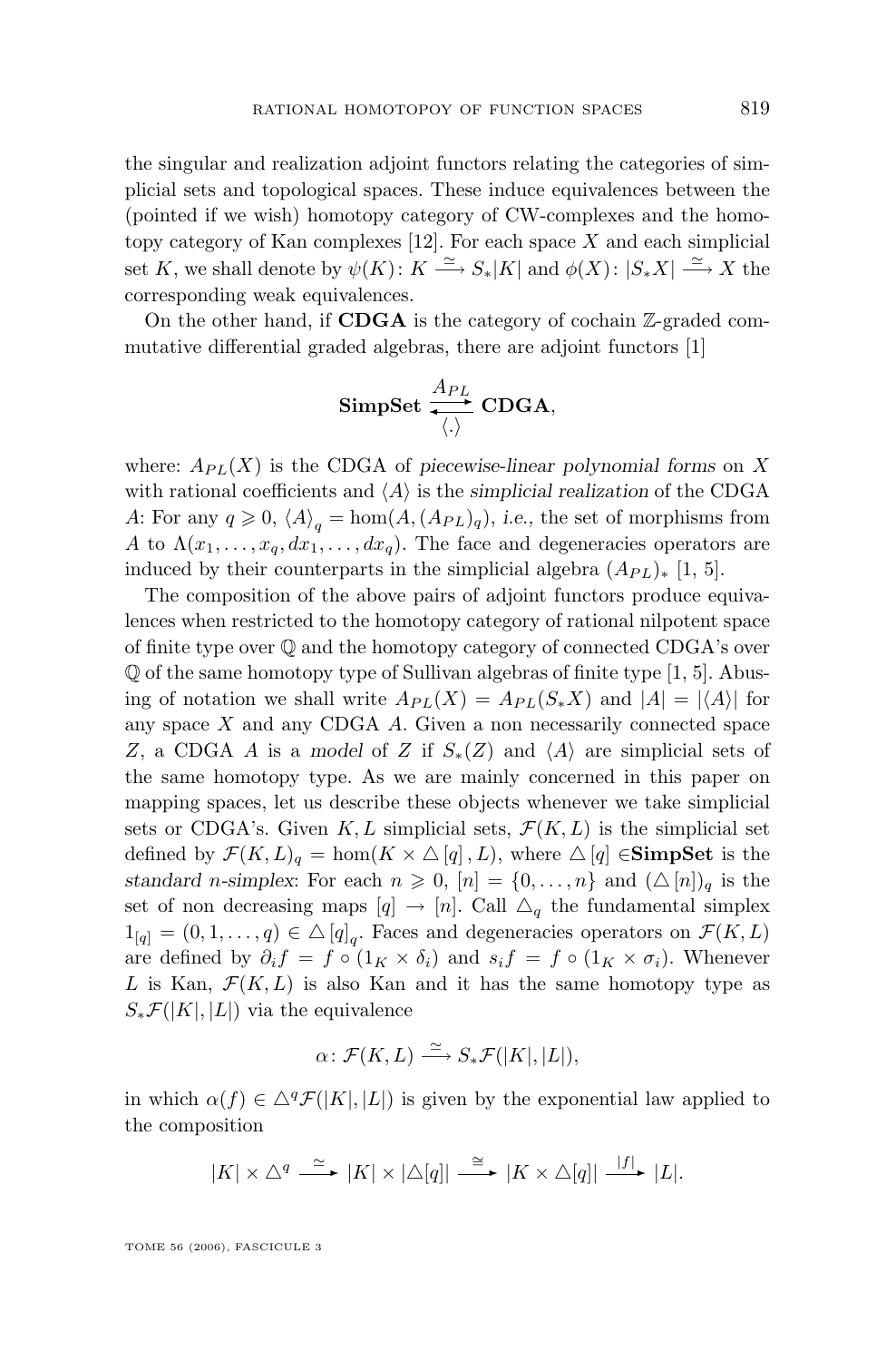<span id="page-6-0"></span>The evaluation map  $\omega \colon \mathcal{F}(K, L) \times K \to L$  is defined by  $\omega(f, \sigma) =$  $f(\sigma, \triangle_q)$ . This map can be identified with  $S_*\omega: S_*(\mathcal{F}(|K|, |L|) \times |K|) \cong$  $S_*\mathcal{F}(|K|, |L|) \times S_*|K| \to S_*|L|$  via the following result obtained by direct calculation:

Proposition 2.1. — *The following diagram commutes:*

$$
S_*\mathcal{F}(|K|, |L|) \times S_*|K| \xrightarrow{\alpha \times \psi(K)} \mathcal{F}(K, L) \times K
$$
  

$$
S_*\omega \downarrow \qquad \qquad \psi(L)
$$
  

$$
S_*|L| \xleftarrow{\psi(L)} L.
$$

On the other hand given CDGA's A and B define  $\mathcal{F}(A, B) \in \mathbf{SimpSet}$ by  $\mathcal{F}(A, B)$ <sub>q</sub> = hom $(A, (A_{PL})$ <sub>q</sub>  $\otimes$  B) with faces and degeneracies given by  $\partial_i f = (\partial_i \otimes 1_B) \circ f$ ,  $s_i f = (s_i \otimes 1_B) \circ f$ . If  $\phi : B \to C$  is a CDGA morphism, we denote by

$$
\phi_*\colon \mathcal{F}(A,B)\to \mathcal{F}(A,C)
$$

the simplicial map given which assigns to each morphism  $\psi: A \to (A_{PL})_q \otimes$ B the composition  $\phi_*(\psi) = (1_{(A_{PL})_q} \otimes \phi) \circ \psi$ . If  $A, B, C$  are connected CDGA's and  $\phi$  is a quasi-isomorphism, then  $\phi_*$  is a weak equivalence.

Next we recall the Brown-Szczarba model of the function space  $\mathcal{F}(X, Y)$ , with  $X$  as always a finite complex and both  $X$  and  $Y$  nilpotent of finite type (over Q). Consider  $A = (\Lambda V, d) \stackrel{\simeq}{\longrightarrow} A_{PL}(Y)$  a Sullivan model (non necessarily minimal!) of Y and  $B \stackrel{\simeq}{\longrightarrow} A_{PL}(X)$  a quasi-isomorphism with B a connected CDGA of finite type. Let  $B_* = \text{hom}(B, \mathbb{Q})$  be the differential graded coalgebra dual of B, and consider the CDGA  $\Lambda(A \otimes B_*)$  with the natural differential induced by the one on A and by the dual of the differential of B. Now, consider the differential ideal  $I \subset \Lambda(A \otimes B_*)$  generated by  $1 \otimes 1^* - 1$  and by the elements of the form

$$
a_1 a_2 \otimes \beta - \sum_j (-1)^{|a_2||\beta_j'|} (a_1 \otimes \beta_j')(a_2 \otimes \beta_j''),
$$

 $a_1, a_2 \in A, \ \beta \in B$ , and  $\Delta \beta = \sum_j \beta_j' \otimes \beta_j''$ . Then, the composition

$$
\rho\colon \Lambda(V\otimes B_*)\subset \Lambda(A\otimes B_*)\longrightarrow \Lambda(A\otimes B_*)/I
$$

is an isomorphism of graded algebras [\[3,](#page-23-0) Thm.1.2], and therefore, considering on  $\Lambda(V \otimes B_*)$  the differential  $\tilde{d} = \rho^{-1} d\rho$ ,  $\rho$  is also an isomorphism of CDGA's. Then,  $(\Lambda (V \otimes B_*) , \tilde{d})$  is a model of  $\mathcal{F}(X, Y_0)$  [\[3,](#page-23-0) Thm.1.3]. In other words,  $S_*\mathcal{F}(X, Y)$  and  $\langle (\Lambda(V \otimes B_*) , d) \rangle$  are homotopy equivalent.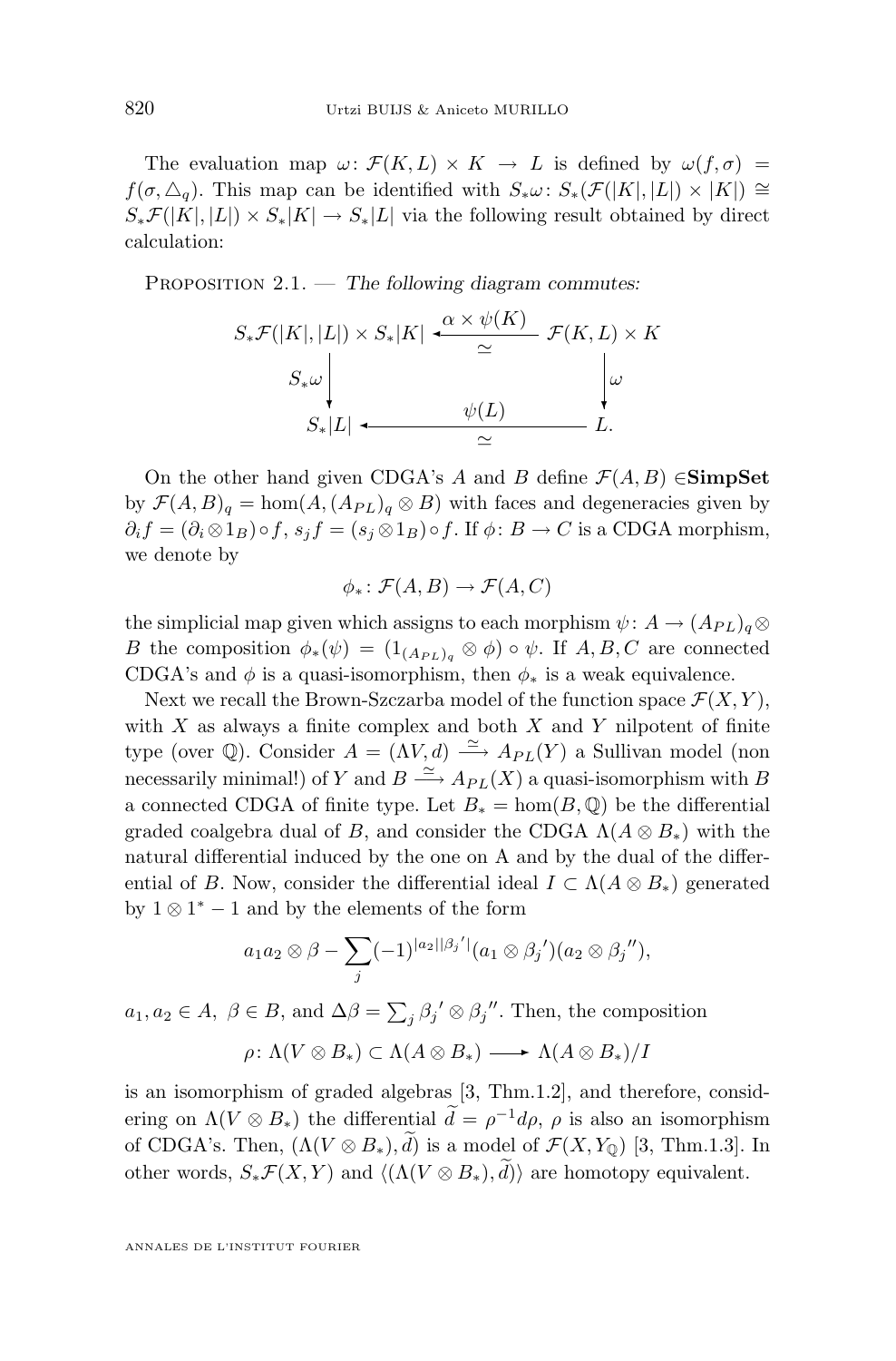<span id="page-7-0"></span>In order to explicitly determine  $\tilde{d}$  on  $v \otimes \beta \in V \otimes B_*$ , calculate  $(dv) \otimes$  $\beta + (-1)^{|v|}v \otimes d\beta$  and then use the relations which generate the ideal I to express  $(dv) \otimes \beta$  as an element of  $\Lambda(V \otimes B_*)$ .

#### **3. Compatible models for the evaluation map**

In this section we properly state and prove Theorems [1.1](#page-2-0) and [1.2.](#page-3-0) For that, fix as before  $\varphi: (\Lambda V, d) \stackrel{\simeq}{\to} Ap_L(Y)$  a Sullivan model of Y (*i.e.*, a KS-complex non necessarily minimal), and  $\beta: B \longrightarrow_{\mathbf{P}_L(X)} A_{PL}(X)$ , a quasiisomorphism in which  $B$  is finite dimensional and satisfies an additional condition: the inclusion of the base point  $\{x_0\} \hookrightarrow X$  determines a canonical augmentation  $\varepsilon: A_{PL}(X) \to A_{PL}(x_0) \cong \mathbb{Q}$ . Thus we may, and will, choose B connected and  $\beta$  preserving augmentations, *i.e.*,  $\varepsilon \circ \beta(1) = 1$ . Finally, fix  ${b_i}$  (resp.  ${\beta_i}$ ) a basis for B (resp. the dual basis of  $B_*$ ) and denote by  $\alpha(n)$  the integer part of  $(n+1)/2$ . Then we have:

Theorem 3.1. — *The CDGA morphism*

$$
\omega\colon (\Lambda V,d)\to (\Lambda (V\otimes B_*),\widetilde{d})\otimes B,\quad \omega(v)=\sum_i (-1)^{\alpha|b_i|}(v\otimes \beta_i)\otimes b_i,
$$

*is a model of the evaluation map*

$$
\omega \colon \mathcal{F}(X_{\mathbb{Q}}, Y_{\mathbb{Q}}) \times X_{\mathbb{Q}} \to Y_{\mathbb{Q}}, \quad \omega(f, x) = f(x).
$$

*That is to say, there is a commutative diagram like the following in which the vertical arrows are equivalences:*

$$
\mathcal{F}(X_{\mathbb{Q}}, Y_{\mathbb{Q}}) \times X_{\mathbb{Q}} \xrightarrow{\omega} Y_{\mathbb{Q}}
$$
\n
$$
S_* \mathcal{F}(X_{\mathbb{Q}}, Y_{\mathbb{Q}}) \times S_* X_{\mathbb{Q}} \xrightarrow{\qquad \qquad } S_* \omega
$$
\n
$$
\simeq \begin{vmatrix}\n & & & \\
 \downarrow S_* \\
 & & & \downarrow \\
 & & & \downarrow \\
 & & & \downarrow \\
 & & & \downarrow \\
 & & & \downarrow \\
 & & & & \downarrow \\
 & & & & \downarrow \\
 & & & & \downarrow \\
 & & & & \downarrow \\
 & & & & \downarrow \\
 & & & & \downarrow \\
 & & & & \downarrow \\
 & & & & \downarrow \\
 & & & & \downarrow \\
 & & & & \downarrow \\
 & & & & \downarrow \\
 & & & & \downarrow \\
 & & & & \downarrow \\
 & & & & \downarrow \\
 & & & & \downarrow \\
 & & & & \downarrow \\
 & & & & \downarrow \\
 & & & & \downarrow \\
 & & & & \downarrow \\
 & & & & \downarrow \\
 & & & & \downarrow \\
 & & & & \downarrow \\
 & & & & \downarrow \\
 & & & & \downarrow \\
 & & & & \downarrow \\
 & & & & \downarrow \\
 & & & & \downarrow \\
 & & & & \downarrow \\
 & & & & \downarrow \\
 & & & & \downarrow \\
 & & & & \downarrow \\
 & & & & \downarrow \\
 & & & & \downarrow \\
 & & & & & \downarrow \\
 & & & & & \downarrow \\
 & & & & & \downarrow \\
 & & & & & \downarrow \\
 & & & & & \downarrow \\
 & & & & & \downarrow \\
 & & & & & \downarrow \\
 & & & & & \downarrow \\
 & & & & & \downarrow \\
 & & & & & \downarrow \\
 & & & & & \downarrow \\
 & & & & & \downarrow \\
 & & & & & \downarrow \\
 & & & & & \downarrow \\
 & & & & & \downarrow \\
 & & & & & \downarrow \\
 & & & & & \downarrow \\
 & & & & & \downarrow \\
 & & & & & \downarrow \\
 & & & & & \downarrow \\
 & & & & & \downarrow \\
 & & & & & \downarrow \\
 & & & & & \downarrow \\
 & & & & & \downarrow \\
 & & & & & \downarrow \\
 & & & & & \downarrow \\
 & & & & & \downarrow \\
 & & & & & \downarrow \\
 & & & & & \downarrow \\
 & & & & & \downarrow \\
 & & & & & \downarrow \\
 & & & & & \downarrow \\
 & & & & & \downarrow \\
 & & & & & \downarrow \\
 & & & & & \downarrow \\
 & & & & & \downarrow \\
$$

As the inclusion  $i: \mathcal{F}(X, Y) \hookrightarrow \mathcal{F}(X, Y) \times X$  on the base point  $x_0$  is clearly modeled by  $(\Lambda(V \otimes B_*) , \tilde{d}) \otimes B \stackrel{1 \otimes \varepsilon}{\longrightarrow} (\Lambda(V \otimes B_*), \tilde{d})$ , and since  $\omega_0 = \omega \circ i$ , we immediately have: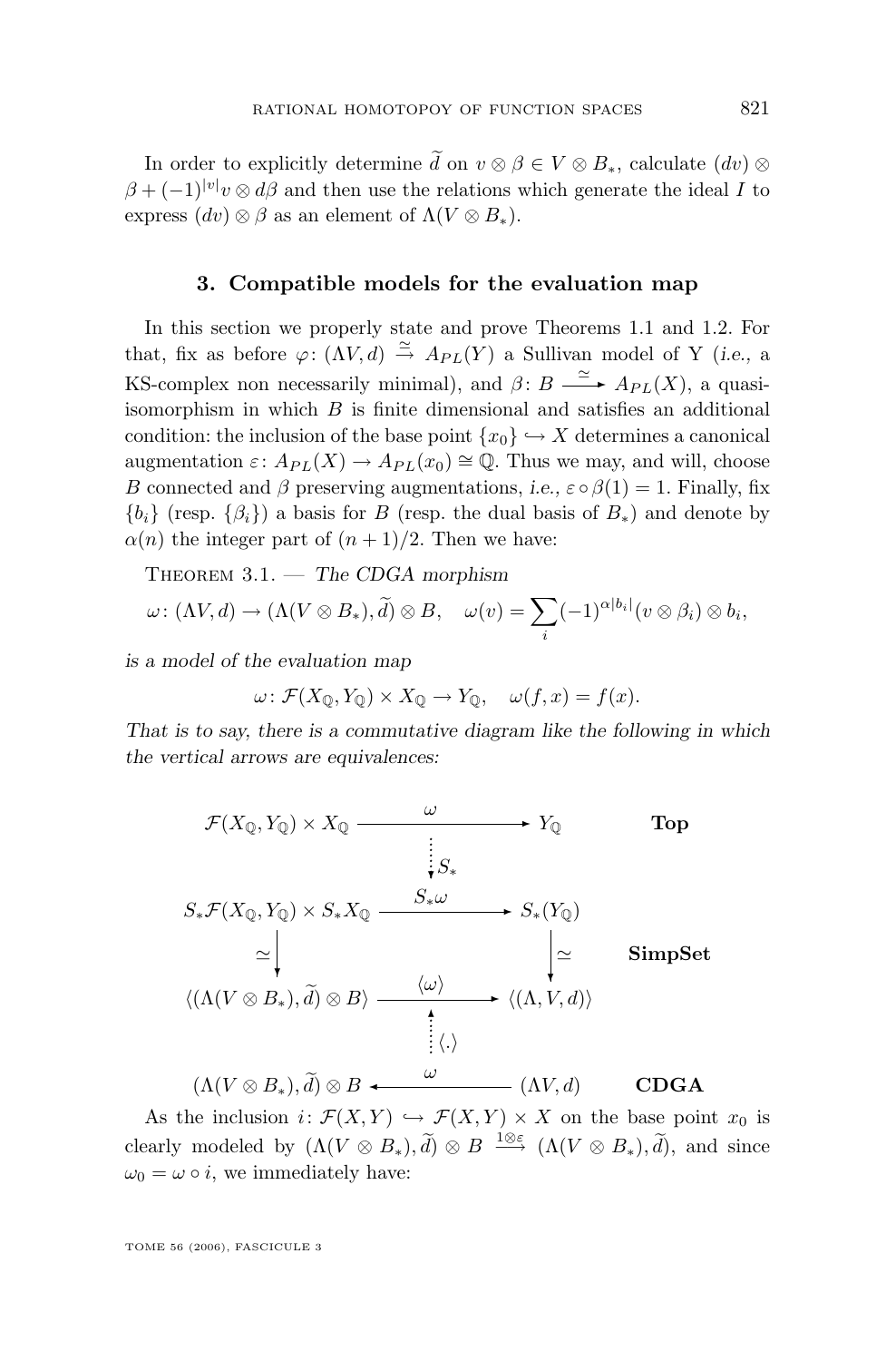Corollary 3.2. — *The CDGA morphism*

$$
\omega_0\colon (\Lambda V, d) \longrightarrow (\Lambda (V \otimes B_*), \widetilde{d}), \quad \omega_0(v) = v \otimes 1^*,
$$

*is a model of the evaluation map at the base point*  $\omega_0$ :  $\mathcal{F}(X, Y_0) \longrightarrow Y_0$ *,*  $\omega_0(q) = q(x_0).$ 

Note that in Theorem [3.1](#page-7-0) we consider  $\mathcal{F}(X_{\mathbb{Q}}, Y_{\mathbb{Q}})$  while in Corollary [3.2](#page-7-0) the evaluation map is defined over  $\mathcal{F}(X, Y_{\mathbb{Q}})$ : although there is a weak equivalence [\[14,](#page-24-0) Thm.2.3]  $\mathcal{F}(X_0, Y_0) \simeq \mathcal{F}(X, Y_0)$ , in the first result we evaluate at any point of  $X_0$  while in the second we simple do it at the base point of X.

*Proof.* — Start by choosing simplicial sets  $K = S_*(X_{\mathbb{Q}}), L = S_*(Y_{\mathbb{Q}}).$ As Y is nilpotent, the natural map induced by the adjunction  $j: L \stackrel{\simeq}{\longrightarrow}$  $\langle A_{PL}(L)\rangle$ ,  $j(\sigma)(\Phi) = \Phi_{\sigma}$ , is an equivalence which may be composed with the map  $\langle \varphi \rangle : \langle A_{PL}(L) \rangle \stackrel{\simeq}{\longrightarrow} \langle A \rangle$  to produce an equivalence  $h: L \stackrel{\simeq}{\longrightarrow} \langle A \rangle$ . Apply just definitions to see that the following commutes:

(1)  

$$
\mathcal{F}(K, L) \times K \xrightarrow{h_* \times 1_K} \mathcal{F}(K, \langle A \rangle) \times K
$$

$$
\omega \downarrow \omega
$$

$$
L \xrightarrow{\simeq} \langle A \rangle.
$$

Next, we use the homotopy equivalence  $\gamma: \mathcal{F}(A, A_{PL}(K)) \stackrel{\simeq}{\longrightarrow} \mathcal{F}(K,\langle A \rangle)$ given in [\[2,](#page-23-0) Thm.20] which we now describe: Consider the morphism

$$
A_{PL}(p_1) \otimes A_{PL}(p_2) : A_{PL}(K) \otimes A_{PL}(\triangle [q]) \longrightarrow A_{PL}(K \times \triangle [q]),
$$

induced by the projections  $K \xleftarrow{p_1} K \times \triangle [q] \xrightarrow{p_2} \triangle [q]$ , and the isomor-phism of [\[5,](#page-23-0) Prop.10.4]  $\theta$ :  $(A_{PL})_q \longrightarrow A_{PL}(\triangle [q])$  which assigns to each  $\Omega \in (A_{PL})_q$  the only element  $\theta(\Omega) \in A_{PL}(\triangle [q])$  satisfying  $\theta(\Omega)(\triangle_q) = \Omega$ . Then, given  $\psi: A \longrightarrow (A_{PL})_q \otimes A_{PL}(K)$  an element of  $\mathcal{F}(A, A_{PL}(K))_q$ ,

$$
\gamma(\psi) = \langle A_{PL}(p_1) \otimes A_{PL}(p_2) \circ \theta \otimes 1 \circ \psi \rangle \circ j : K \times \triangle [q] \longrightarrow \langle A \rangle.
$$

As before,  $j: K \times \Delta[q] \stackrel{\simeq}{\longrightarrow} \langle A_{PL}(K \times \Delta[q]) \rangle$  is the natural equivalence induced by adjunction. On the other hand, define a simplicial map

$$
\overline{\omega} \colon \mathcal{F}(A, A_{PL}(K)) \times \langle A_{PL}(K) \rangle \longrightarrow \langle A \rangle
$$

which sends each  $\psi: A \longrightarrow (A_{PL})_q \otimes A_{PL}(K)$  and  $\phi: A_{PL}(K) \longrightarrow (A_{PL})_q$ to the composition

$$
\overline{\omega}(\psi,\phi)\colon A\stackrel{\psi}{\longrightarrow} (A_{PL})_q\otimes A_{PL}(K)\stackrel{1\cdot\phi}{\longrightarrow} (A_{PL})_q.
$$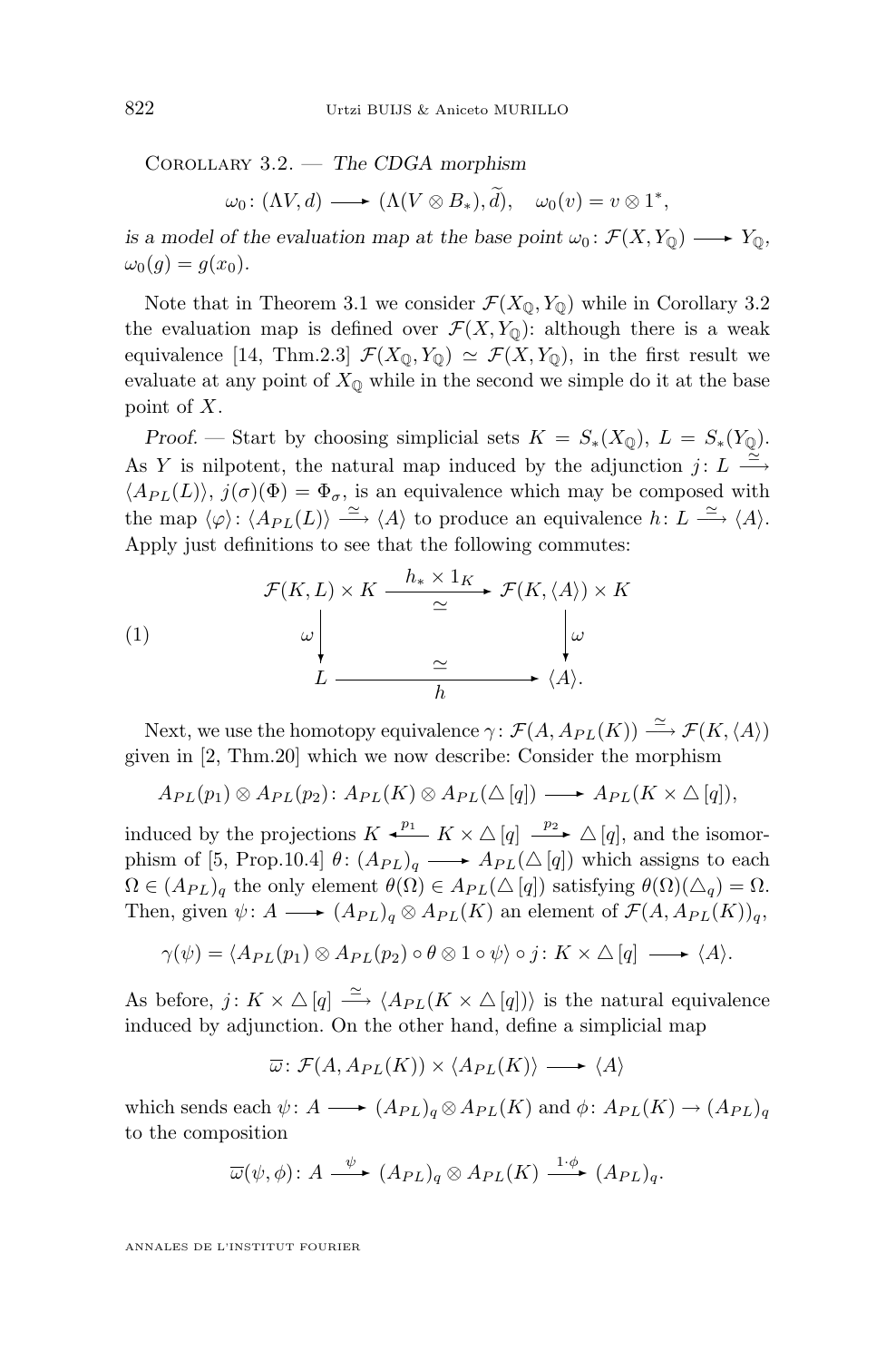It is then straightforward to check that the following commutes:

(2)  
\n
$$
\mathcal{F}(K,\langle A \rangle) \times K \xrightarrow{\gamma \times j^{-1}} \mathcal{F}(A, A_{PL}(K)) \times \langle A_{PL}(K) \rangle
$$
\n
$$
\downarrow \omega
$$
\n
$$
\langle A \rangle \xrightarrow{\omega} \langle A \rangle.
$$

For the simplicial map  $\overline{\omega}$ :  $\mathcal{F}(A, B) \times \langle B \rangle \rightarrow \langle A \rangle$ , defined as before by

$$
\overline{\omega}(\psi,\phi): A \xrightarrow{\psi} (A_{PL})_q \otimes B \xrightarrow{1 \cdot \phi} (A_{PL})_q,
$$

it is also easy to see the commutativity of:

(3)  
\n
$$
\mathcal{F}(A, A_{PL}(K)) \times \langle A_{PL}(K) \rangle \xrightarrow{\beta_* \times \langle \beta \rangle} \mathcal{F}(A, B) \times \langle B \rangle
$$
\n
$$
\downarrow \overline{\omega}
$$
\n
$$
\langle A \rangle = \langle A \rangle.
$$

Finally, consider the isomorphism of CDGA's

$$
\rho\colon (\Lambda(V\otimes B_*),\widetilde{d})\stackrel{\cong}{\longrightarrow} (\Lambda(A\otimes B_*)/I,d),
$$

recalled in §2, and the simplicial isomorphism [\[3,](#page-23-0) Thm.3.1]

$$
\Psi\colon \langle \Lambda(A\otimes B_*)/I\rangle \stackrel{\cong}{\longrightarrow} \mathcal{F}(A,B),
$$

defined as follows: for each  $\eta \in \langle \Lambda(A \otimes B_*)/I \rangle_q$  and each  $v \in V$ ,

$$
\Psi(\eta)(v) = \sum_{i} (-1)^{\alpha|b_i|} \eta[v \otimes \beta_i] \otimes b_i.
$$

On the other hand observe that

$$
\langle \Lambda(A \otimes B_*)/I \otimes B \rangle \cong \langle \Lambda(A \otimes B_*)/I \rangle \times \langle B \rangle.
$$

Then, under this identification, we may show that the following commutes:

$$
\langle \Lambda(A \otimes B_*)/I \rangle \times \langle B \rangle \xrightarrow{\Psi \times 1_{\langle B \rangle}} \mathcal{F}(A, B) \times \langle B \rangle
$$
\n
$$
\langle (\rho \otimes 1_B) \circ \omega \rangle \downarrow \qquad \qquad \downarrow \qquad \downarrow
$$
\n
$$
\langle A \rangle \xrightarrow{\langle A \rangle} \langle A \rangle.
$$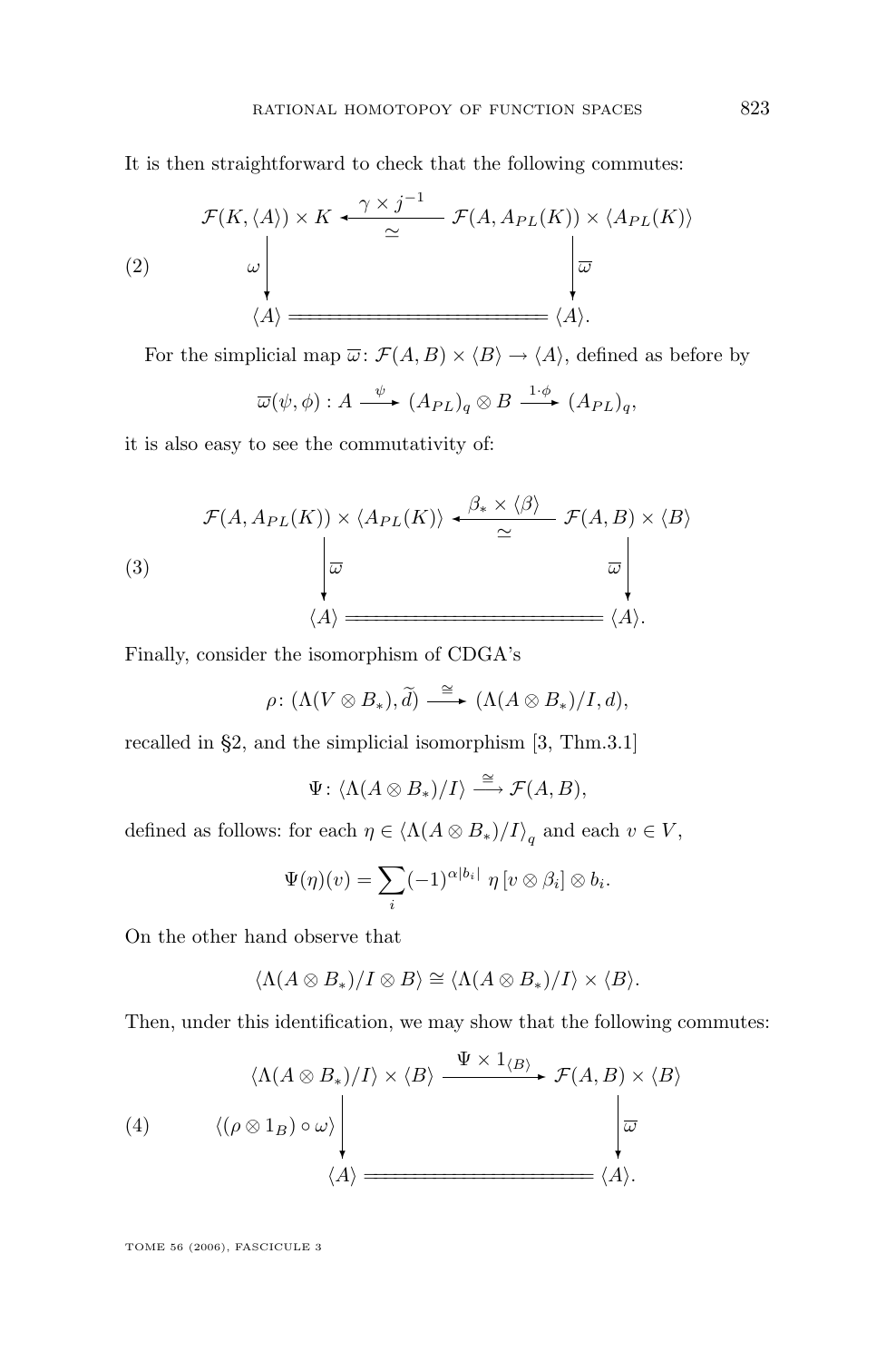Indeed, given each 
$$
\eta \in \langle \Lambda(A \otimes B_*)/I \rangle_q
$$
,  $\phi \in \langle B \rangle$  and  $v \in V$ :  
\n
$$
(\overline{\omega} \circ \Psi \times 1_{\langle B \rangle})(\eta, \phi)(v) = \overline{\omega}(\Psi(\eta), \phi)(v) = \sum_i (-1)^{\alpha |b_i|} \eta[v \otimes \beta_i] \cdot \phi(b_i)
$$
\n
$$
= \langle (\rho \otimes 1_B) \circ \omega \rangle(\eta, \phi)(v).
$$

To finish, use diagrams  $(1)$ ,  $(2)$ ,  $(3)$  and  $(4)$ , together with proposition [2.1,](#page-6-0) to obtain the following diagram which completes the proof:



Next, fix a map  $f: X \to Y$  between nilpotent complexes of finite type over  $\mathbb O$  and let  $Z$  be a finite nilpotent complex. Let

$$
A = (\Lambda W, d) \xrightarrow{\varphi} A_{PL}(X) \quad \text{and} \quad B = (\Lambda V, d) \xrightarrow{\psi} A_{PL}(Y)
$$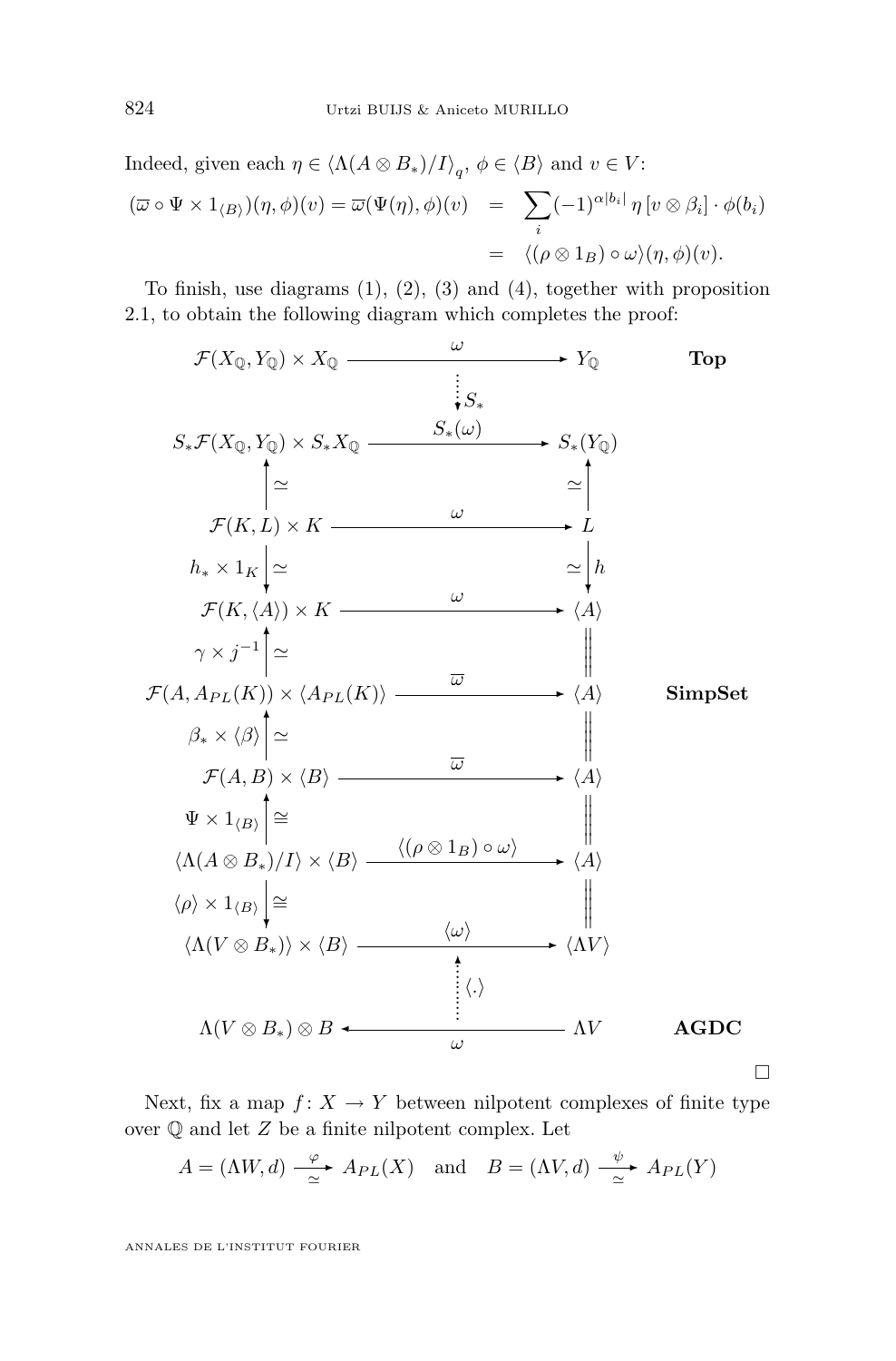<span id="page-11-0"></span>be Sullivan models (again non necessarily minimal!) of  $X$  and  $Y$  respectively, let  $C = (C, \delta) - \frac{\nu}{2}$  $\frac{\nu}{\alpha}$  A<sub>PL</sub>(Z) be a quasi-isomorphism with C finite dimensional connected of finite type, and let  $\zeta: (\Lambda V, d) \longrightarrow (\Lambda W, d)$  be a Sullivan model for  $f$ . Define

$$
\xi\colon (\Lambda(V\otimes C_*),\widetilde{d})\longrightarrow (\Lambda(W\otimes C_*),\widetilde{d}),\quad \xi(v\otimes c)=\rho^{-1}[\zeta(v)\otimes c],
$$

being  $(\Lambda(V\otimes C_*), \widetilde{d})$  and  $(\Lambda(W\otimes C_*), \widetilde{d})$  the models of  $\mathcal{F}(Z, Y_{\mathbb{Q}})$  and  $\mathcal{F}(Z, X_{\mathbb{Q}})$  respectively, and  $\rho: (\Lambda(W \otimes C_*), \widetilde{d}) \longrightarrow (\Lambda(A \otimes C_*), d)/I$  the CDGA isomorphism described in §2. In other words, to compute effectively  $\xi(v \otimes c)$  use the relations which define I to express  $\zeta(v) \otimes c$  as an element of  $\Lambda(V \otimes C_*)$ . For instance, if  $\zeta(v) = w_1w_2$  and  $\triangle c = \sum_i c_i' \otimes c_j''$ ,  $\xi(v \otimes c) =$  $\sum_i (-1)^{|w_2||c'_i|} (w_1 \otimes c'_i)(w_2 \otimes c''_i).$ 

Then, we prove this more explicit version of Theorem [1.2:](#page-3-0)

THEOREM 3.3. — *The commutative square* 

$$
(\Lambda(W \otimes C_*) \otimes C, \widetilde{d}) \xrightarrow{\xi \otimes 1_C} (\Lambda(V \otimes C_*) \otimes C, \widetilde{d})
$$
  

$$
\omega \downarrow \omega
$$
  

$$
(\Lambda W, d) \xleftarrow{\xi} (\Lambda V, d)
$$

*is a model of*

$$
\mathcal{F}(Z_{\mathbb{Q}}, X_{\mathbb{Q}}) \times Z_{\mathbb{Q}} \xrightarrow{\left(f_{\mathbb{Q}}\right)_{*} \times 1} \mathcal{F}(Z_{\mathbb{Q}}, Y_{\mathbb{Q}}) \times Z_{\mathbb{Q}}
$$
\n
$$
\downarrow \qquad \qquad \downarrow \qquad \qquad \downarrow \qquad \qquad \downarrow \qquad \downarrow
$$
\n
$$
X_{\mathbb{Q}} \xrightarrow{\qquad \qquad f_{\mathbb{Q}}} Y_{\mathbb{Q}},
$$

*i.e., there exists a commutative cube of simplicial sets as the following in which the vertical arrows are homotopy equivalences:*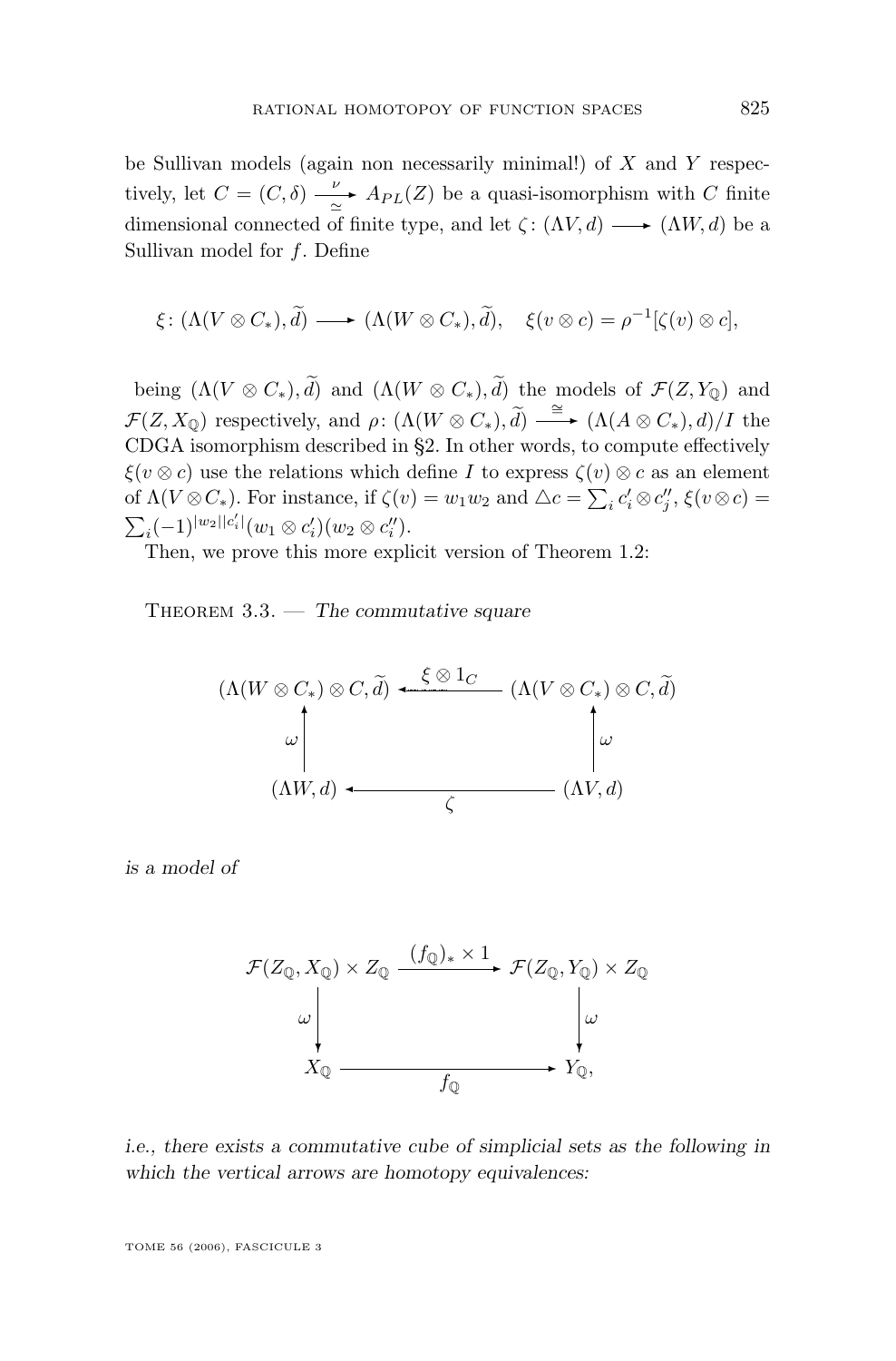

As in Corollary [3.2,](#page-7-0) evaluating at the base point we immediately obtain:

Corollary 3.4. — *The commutative square*



*is a model of*



*Proof.* — Fix  $N = S_*(Z_{\mathbb{Q}})$ ,  $K = S_*(X_{\mathbb{Q}})$ ,  $L = S_*(Y_{\mathbb{Q}})$  and  $\lambda =$  $S_*(f_{\mathbb{Q}}): K \longrightarrow L.$ 

Then we have: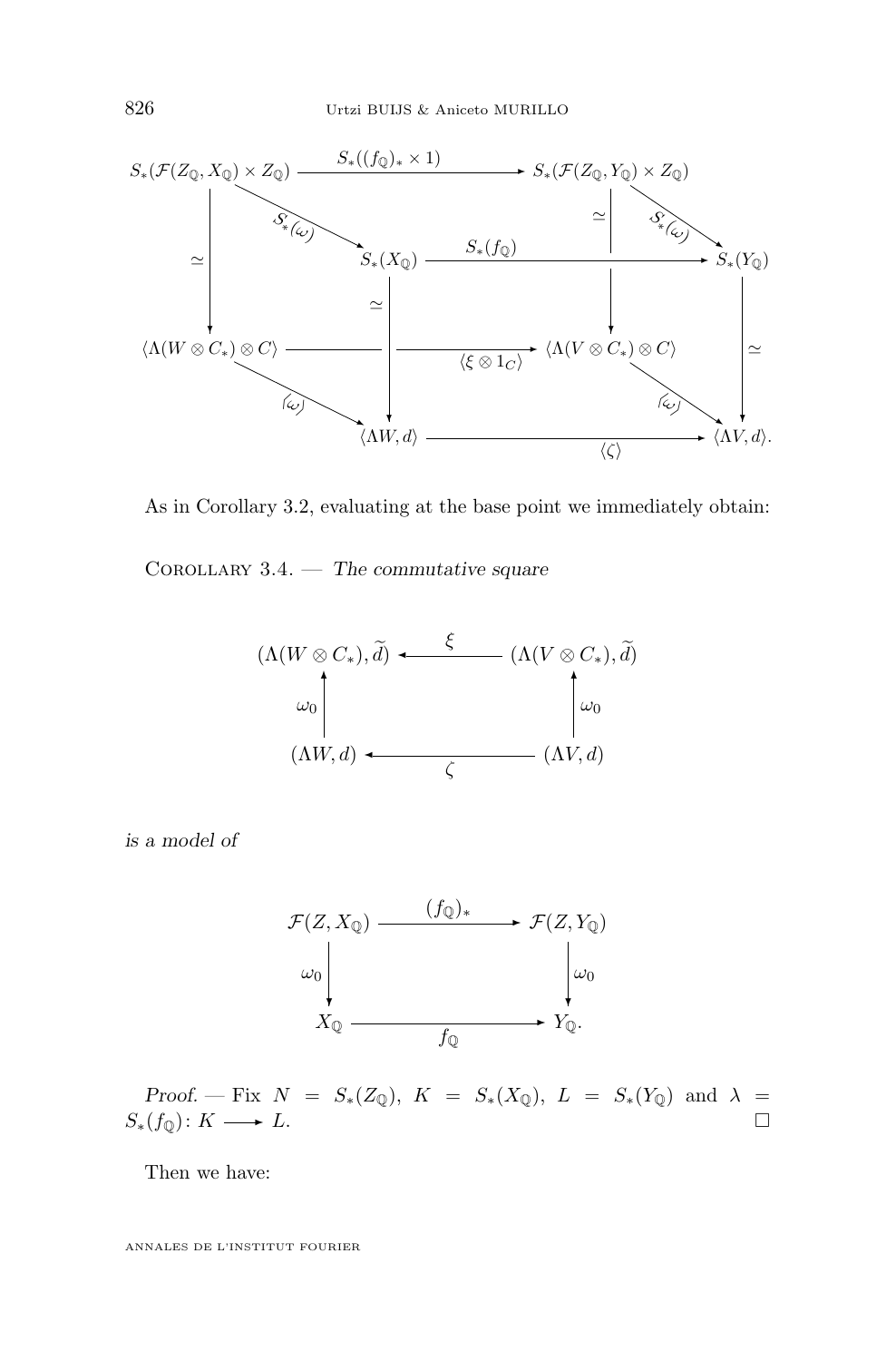

*Proof. —* The lateral faces commute by Proposition [2.1,](#page-6-0) while the back and bottom faces are trivially commutative. For the front face observe that given  $g: N \times \triangle [q] \longrightarrow K$  in  $\mathcal{F}(N, K)_q$ ,  $(\lambda \circ \omega)(g, \sigma) = \lambda(g(\sigma, \triangle_q)) =$  $\omega \circ (\lambda_* \times 1)(g, \sigma)$ . Finally, to check the commutativity of the top face, choose as before  $g \in \mathcal{F}(N, K)$ <sub>q</sub> and note that  $\alpha(g) \in S_q\mathcal{F}(|N|, |K|)$  is the map  $\triangle^q \longrightarrow \mathcal{F}(|N|, |K|)$  associated by the exponential law to

$$
\tau\colon |N|\times\triangle^q\stackrel{\simeq}{\longrightarrow}|N|\times|\triangle[q]|\stackrel{\cong}{\longrightarrow}|N\times\triangle[q]|\stackrel{|g|}{\longrightarrow}|K|.
$$

Taking into account that  $|\lambda_*(g)| = |\lambda \circ g| = |\lambda| \circ |g|$ , we observe that  $\alpha(\lambda_*(g)) \in S_q \mathcal{F}(|N|, |L|)$  is again associated by the exponential law to

$$
\tau \circ |\lambda|: |N| \times \triangle^{q} \xrightarrow{1 \times \iota} |N| \times |\triangle [q]| \xrightarrow{\bar{\eta}} |N \times \triangle [q]| \xrightarrow{|\lambda| \circ |g|} |L|.
$$
  
Then,  $(S_*(|\lambda|_*) \circ \alpha)(g) = |\lambda|_* \circ \alpha(g) = \alpha(\lambda_*(g)) = (\alpha \circ \lambda_*)(g).$ 

Lemma 3.6. — *The following commutes:*

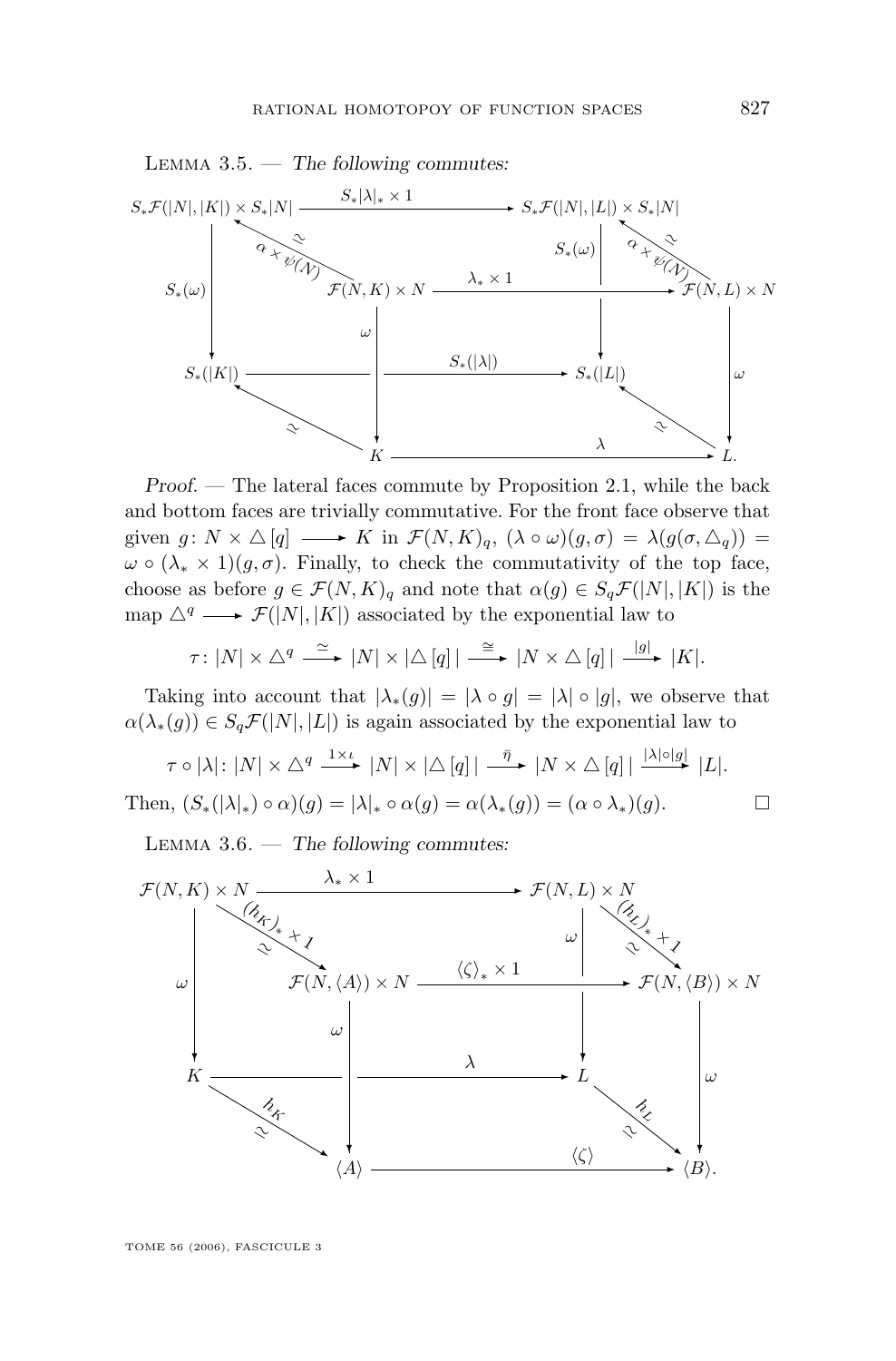*Proof.* — Side faces are squares of type (1); commutativity of the back face has been checked in the above lemma while that of the front and bottom face are trivial. For the top face, given  $g \in \mathcal{F}(N,K)_q$ ,  $(h_L)_*(\lambda_*(g)) =$  $h_L \circ \lambda \circ g$ , while  $\langle \zeta \rangle_*(h_K)_*(g) = \langle \zeta \rangle \circ h_K \circ g$ . But these are equal in view of the following commutative diagram in which the composition of the vertical arrows are precisely  $h_K$  and  $h_L$ :





*Proof.* — The lateral squares are as in (2). For the front face, given  $g \in \mathcal{F}(A, A_{PL}(N))_q$ , both  $(\overline{\omega}_B \circ \zeta^* \times 1)(g, \phi)$  and  $(\langle \zeta \rangle \circ \overline{\omega}_A)(g, \phi)$  are the same composition

$$
B \stackrel{\zeta}{\longrightarrow} A \stackrel{g}{\longrightarrow} (A_{PL})_q \otimes A_{PL}(N) \stackrel{1 \cdot \phi}{\longrightarrow} (A_{PL})_q.
$$

For the top face recall that  $\gamma_A : \mathcal{F}(A, A_{PL}(N)) \to \mathcal{F}(N,\langle A \rangle)$  assigns to each  $g: A \to A_{PL}(N) \otimes (A_{PL})_q$  the simplicial map  $\gamma(g) = \langle A_{PL}(p_1) \otimes A_{PL}(p_2) \circ A_{PL}(p_1) \rangle$  $1 \otimes \theta \circ g$  o j in which j:  $N \times \Delta[q] \rightarrow \langle A_{PL}(N \times \Delta[q]) \rangle$  is induced by adjunction. Taking into account that  $\langle \zeta^*(g) \rangle = \langle g \circ \zeta \rangle = \langle \zeta \rangle \circ \langle g \rangle = \langle \zeta \rangle_*(g)$ ,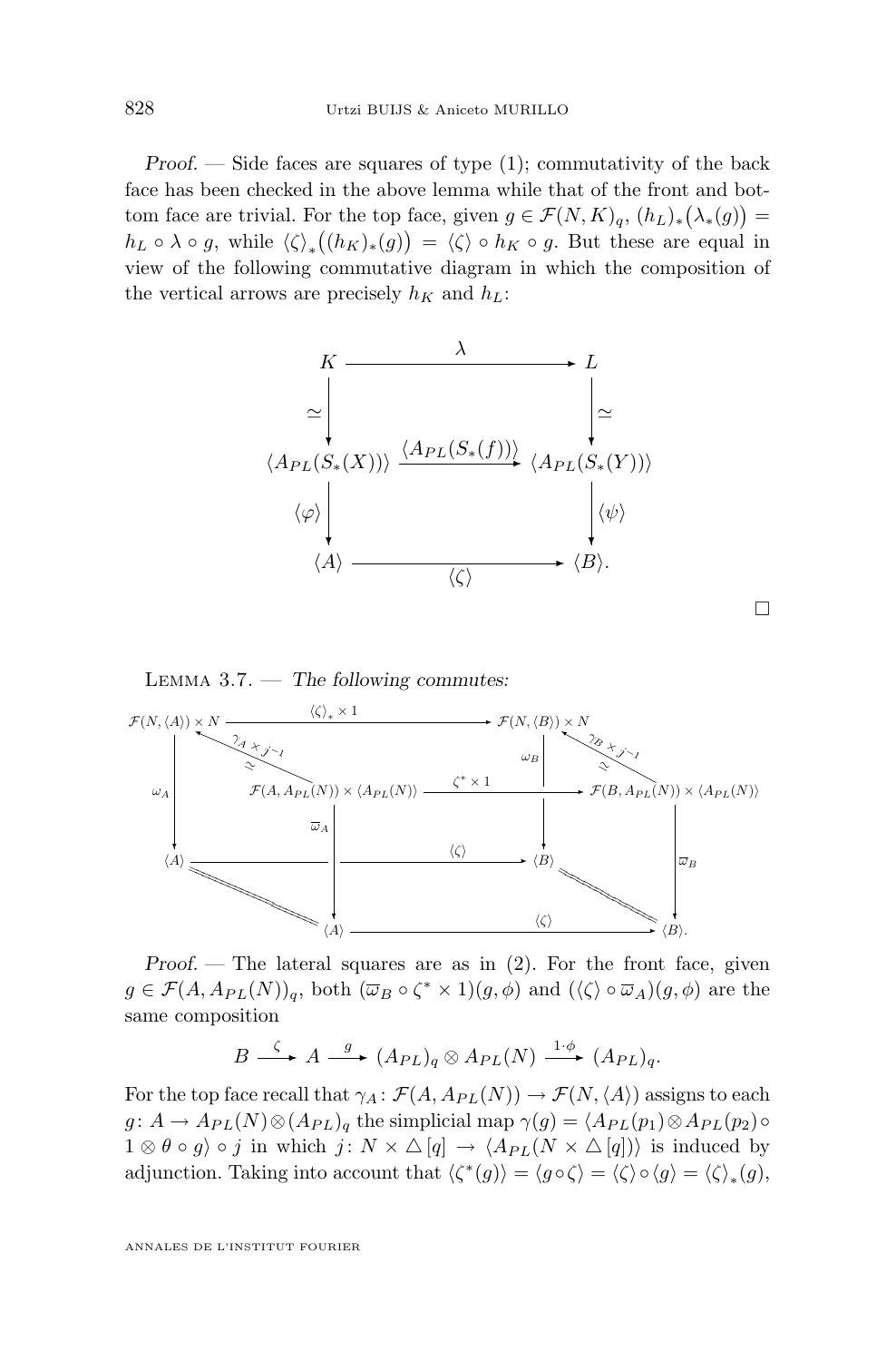it is immediate to see that both  $(\langle \zeta \rangle_* \circ \gamma_A)(g)$  and  $(\gamma_B \circ \zeta^*)(g)$  correspond to the same map  $N \times \triangle [q] \xrightarrow{\gamma(g)} \langle A \rangle \xrightarrow{\langle \zeta \rangle} \langle B \rangle$ .

Lemma 3.8. — *The following commutes:*



*Proof. —* Lateral faces are squares like (3). The front face has been checked in the past lemma and the rest of the faces trivially commute.  $\Box$ 

Lemma 3.9. — *The following commutes:*



*Proof.* — First, observe that the morphism  $\Lambda(\zeta \otimes 1)$ :  $\Lambda(B \otimes C_*) \to$  $\Lambda(A \otimes C_*)$  sends  $I_B$  into  $I_A$  and therefore it induces  $[\Lambda(\zeta \otimes 1)] : \Lambda(B \otimes$  $C_*//I_B \to \Lambda(A\otimes C_*)/I_A$ . Now, the back face has been checked in the past lemma while lateral faces are squares like (4). For the top face observe that given  $g \in \langle \Lambda(A \otimes C_*)/I_A \rangle_q$  and  $b \in B$ ,  $\zeta^*(\Psi_A(g))(b) = (\Psi_A(g) \circ \zeta)(b) =$  $\sum_i(-1)^{\alpha(|c_i|)}g([\zeta b\otimes c_i^*])\otimes c_i.$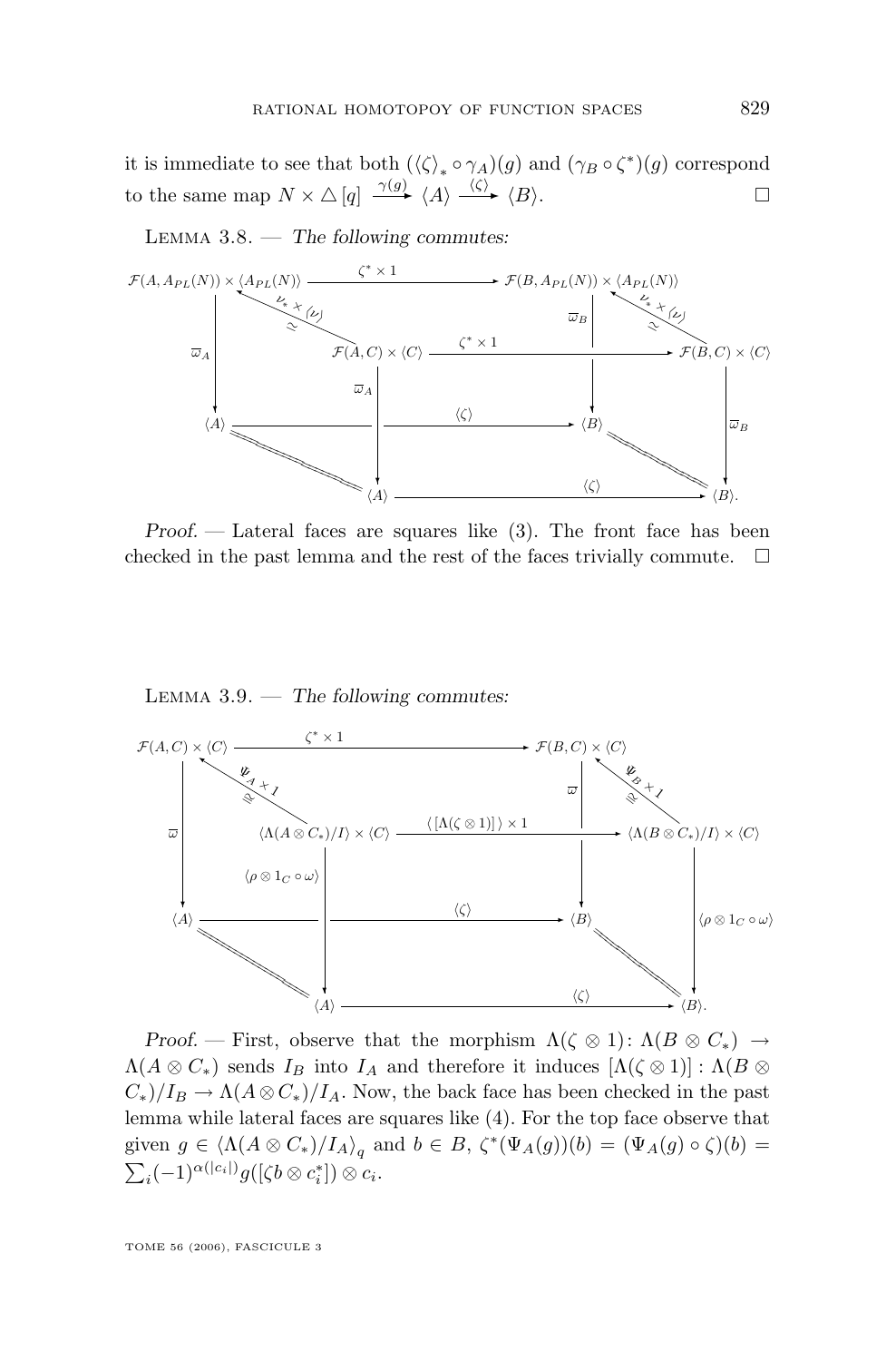On the other hand,

$$
\Psi_B(\langle [\Lambda(\zeta \otimes 1)] \rangle(g))(b) = \sum_i (-1)^{\alpha(|c_i|)} \langle [\Lambda(\zeta \otimes 1)] \rangle(g)([b \otimes c_i^*]) \otimes c_i
$$
  
\n
$$
= \sum_i (-1)^{\alpha(|c_i|)} (g \circ [\Lambda(\zeta \otimes 1)])([b \otimes c_i^*]) \otimes c_i
$$
  
\n
$$
= \sum_i (-1)^{\alpha(|c_i|)} g([\zeta b \otimes c_i^*]) \otimes c_i.
$$

Finally, the square

$$
\Lambda(A \otimes C_*)/I_A \otimes C \xrightarrow{\left[\Lambda(\zeta \otimes 1)\right] \otimes 1_C} \Lambda(B \otimes C_*)/I_B \otimes C
$$
\n
$$
\rho \otimes 1_C \circ \omega
$$
\n
$$
A \xleftarrow{\zeta} \qquad \qquad \downarrow \qquad \qquad \rho \otimes 1_C \circ \omega
$$
\n
$$
B,
$$

is trivially commutative, so is the front face.  $\Box$ 

We shall also need an additional cube whose commutativity is trivial:

Lemma 3.10. — *The following commutes:*



To finish the proof of Theorem [3.3](#page-11-0) join the cubes of past lemmas by the back and front face to obtain the required commutative diagram.

#### **4. The restriction to components**

Here we restrict the results of past sections to the components of function spaces to get, in particular, Theorem [1.3](#page-3-0) of the introduction. For this we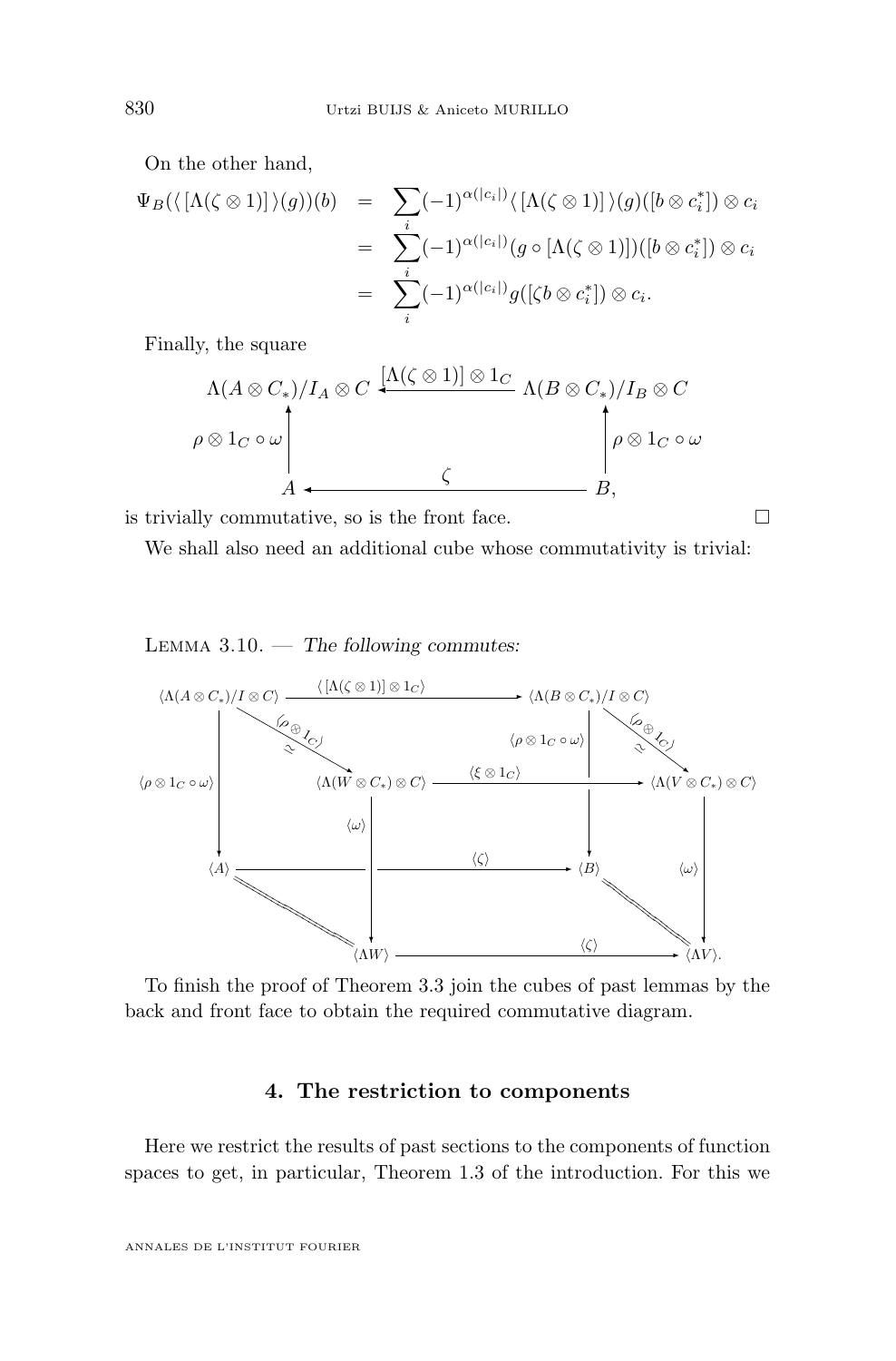<span id="page-17-0"></span>need some algebraic tools: let  $(\Lambda W, d)$  be a CDGA in which W is Z-graded, and let  $u: \Lambda W \longrightarrow \mathbb{Q}$  be an augmentation. In  $(\Lambda W, d)$  we consider as in [\[3\]](#page-23-0) the differential ideal  $K_u$  generated by  $A_1 \cup A_2 \cup A_3$ , where  $A_1 = (\Lambda W)^{<0}$ ,  $A_2 = d(\Lambda W)^0$  and  $A_3 = {\alpha - u(\alpha) : \alpha \in (\Lambda W)^0}.$ 

LEMMA 4.1. — The ideal  $K_u$  coincides with  $K_u'$  generated by  $A_1' \cup$  $A_2' \cup A_3'$ , where  $A_1' = W^{<0}$ ,  $A_2' = dW^0$  and  $A_3' = \{w - u(w) : w \in W^0\}$ .

*Proof.* — The inclusion  $K_u' \subset K_u$  is trivial, as it is  $A_1 \subset K_u'$ .

Let  $\Phi = \alpha - u(\alpha) \in A_3$  and write  $\alpha = a+b$ ,  $a \in \Lambda^+(W^{<0}) \cdot \Lambda W$ ,  $b \in \Lambda W^0$ . Then,  $\alpha - u(\alpha) = a + b - u(a) - u(b) = a + b - u(b)$ . As  $a \in A_1 \subset K_u'$ , it remains to see that  $b - u(b) \in K_u'$ . Assume  $b \in \Lambda^n W^0$  and argue by induction on *n*. For  $n = 1$ , trivially  $b - u(b) \in A_3' \subset K_u'$ . Let  $b = b_1 \cdots b_n$ ,  $b_i \in W^0$ . Then,  $b - u(b) = b_1((b_2 \cdots b_n) - u(b_2 \cdots b_n)) + u(b_2 \cdots b_n)(b_1$  $u(b_1) \in K_u'$  by induction hypothesis.

Finally, let  $\Phi = d\alpha$ ,  $\alpha \in (\Lambda W)^0$ , be a generator of  $A_2$  and write  $\alpha =$  $a+b+c$  where  $a \in (\Lambda^+ W^{<-1}) \cdot \Lambda W$ ,  $b \in \Lambda(W^0)$  and  $c \in \Lambda(W^0) \cdot W^{-1} \cdot W^1$ . Obviously  $da, db \in K_u'$ . Write  $c = \sum \Phi c_1 c_2, \Phi \in \Lambda(W^0), |c_1| = -1$  and  $|c_2| = 1$ . Thus,  $dc = \sum d\Phi c_1 c_2 + \Phi dc_1 c_2 - \Phi c_1 dc_2$ . While the first and third set of summands are trivially in  $K_u'$ ,  $u(dc_1) = du(c_1) = 0$  and therefore  $\phi dc_1c_2 = \phi(dc_1 - u(dc_1))c_2$  is also in  $K_u'$ .

Next, we see that  $(\Lambda W, d)/K_u$  is itself a free commutative graded algebra. Let  $K_u$  be the ideal of  $(\Lambda W, d)$  generated by  $A_1 \cup A_3$  and observe that the projection  $\rho: W^1 \stackrel{\cong}{\to} (\Lambda W / \widetilde{K}_u)^1$  is a vector space isomorphism. Consider the linear map

$$
\partial \colon W^0 \xrightarrow{d} (\Lambda W)^1 \longrightarrow (\Lambda W / \widetilde{K}_u)^1 \xrightarrow{\rho^{-1}} W^1
$$

and call  $\overline{W}^1$  a complement of the image of this map,  $W^1 = \partial W^0 \oplus \overline{W}^1$ .

In which follows, given  $\Phi = \alpha \cdot \Psi$ ,  $\alpha \in (\Lambda^+ W^0)$  and  $\Psi \in \Lambda W^{>0}$ , we denote by  $\Phi/u$  the element  $u(\alpha)\Psi$ . Hence, if for  $w \in W^0$ ,  $dw = \Phi_0 + \Phi_1 + \Phi_2$ , with  $\Phi_0 \in (\Lambda^+ W^{<0}) \cdot (\Lambda W)$ ,  $\Phi_1 \in (\Lambda^+ W^0) \cdot W^1$ ,  $\Phi_2 \in W^1$ , then  $\partial(w)$  =  $\Phi_1/u + \Phi_2$ .

PROPOSITION  $4.2.$  — *For a certain*  $\overline{d}$ ,  $(\Lambda W/K_u, d) \cong \Lambda(\overline{W}^1 \oplus W^{\geq 2}, \overline{d})$ *.* 

*Proof.* — It is easy to see that the surjective morphism of graded algebras  $\varphi\colon \Lambda W \to \Lambda (\overline{W}^1 \oplus W^{\geqslant 2}),$  given by

$$
\varphi(w) = \begin{cases} 0 & \text{if } |w| < 0 \text{ or } w \in \partial W^0, \\ u(w) & \text{if } |w| = 0, \\ w & \text{otherwise,} \end{cases}
$$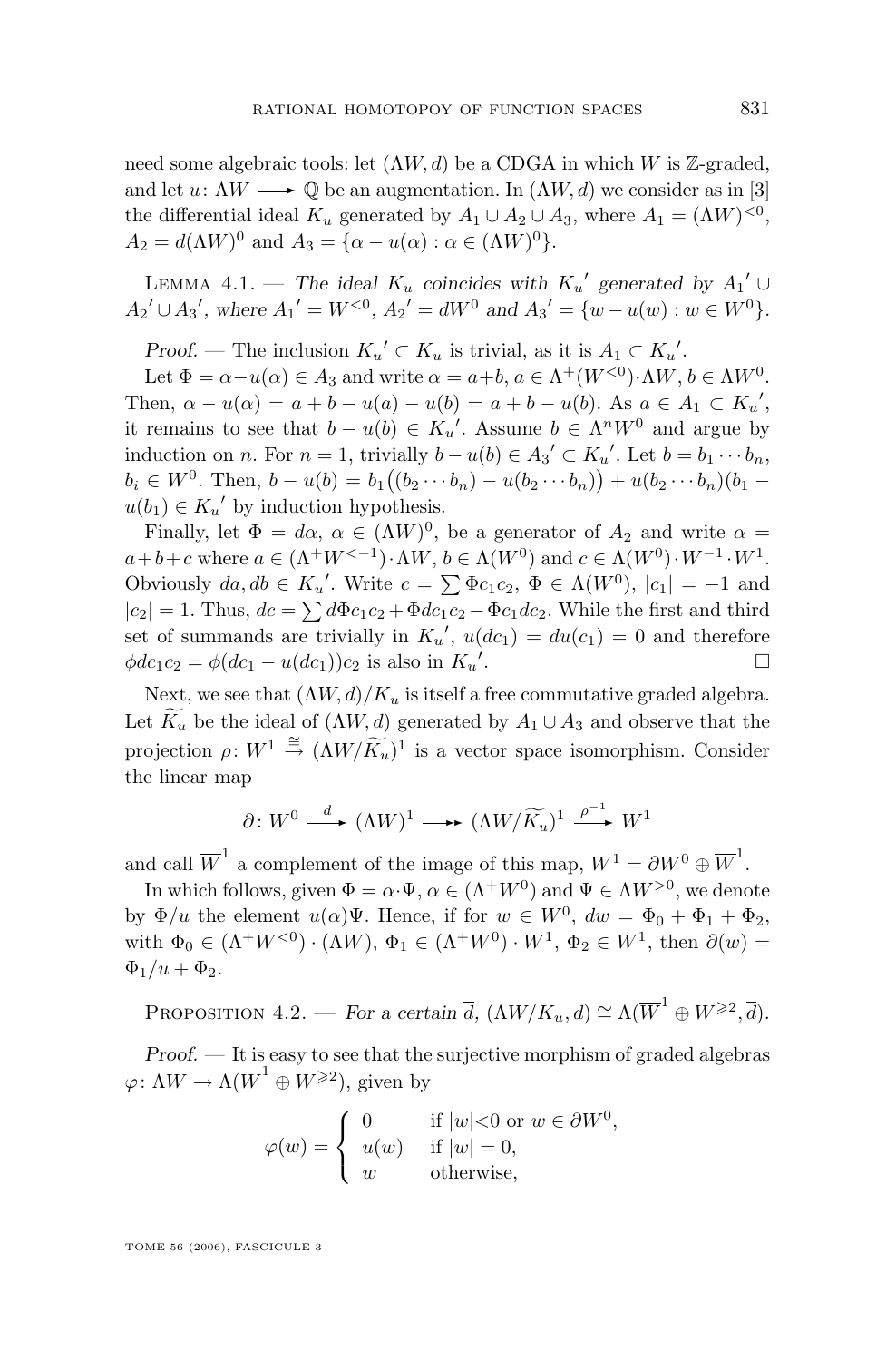<span id="page-18-0"></span>has  $K_u$  as kernel so it induces the required isomorphism. Let us call it  $\overline{\varphi}$ To finish, define  $\overline{d} = \overline{\varphi} \circ d \circ \overline{\varphi}^{-1}$ .

*Remark 4.3.* — (1) To effectively compute  $\overline{d}$ , choose  $w \in \Lambda(\overline{W}^1 \oplus W^{\geq 2})$ and write  $dw = \Phi_0 + \Phi_1 + \Phi_2 + \Phi_3$ , in which  $\Phi_0 \in \Lambda^+ W^{<0} \cdot \Lambda W$ ,  $\Phi_1 \in$  $\Lambda^+(\partial W^0) \cdot \Lambda W^{\geqslant 0}, \, \Phi_2 \in (\Lambda^+ W^0) \cdot \Lambda (\overline{W}^1 \oplus W^{\geqslant 2}) \text{ and } \Phi_3 \in \Lambda (\overline{W}^1 \oplus W^{\geqslant 2}).$ Then,  $\overline{d}w = \overline{\varphi}d\overline{\varphi}^{-1}w = \varphi(\Phi_2 + \Phi_3) = \Phi_2/u + \Phi_3.$ 

(2) Note that if we have in W a basis  $w_i$  for which  $dw_i \in \Lambda W_{\leq i}$ , then the image of this basis in  $\Lambda(\overline{W}^1\oplus W^{\geqslant 2}, \overline{d})$  makes it a Sullivan model. However, even when d is decomposable in  $\Lambda W$ ,  $\overline{d}$  might not be, *i.e.*,  $\Lambda (\overline{W}^1 \oplus W^{\geqslant 2}, \overline{d})$ is not necessarily minimal. This depends on  $u$ . In fact, as we just remarked, for each  $w \in W$ ,  $\Phi_2/u$  could be the linear part of  $\overline{d}w$ .

Next, consider again the function space  $\mathcal{F}(X, Y)$  and recall that, if  $h: Y \rightarrow$  $Y_{\mathbb{Q}}$  denotes rationalization, then  $\mathcal{F}(X, Y; f) \to \mathcal{F}(X, Y_{\mathbb{Q}}; hf)$  is also the ra-tionalization map [\[9,](#page-23-0) Thm.3.11], *i.e.*,  $\mathcal{F}(X, Y; f)_{\mathbb{Q}} = \mathcal{F}(X, Y_{\mathbb{Q}}; hf)$ .

On the other hand, recall that for a simplicial set  $L$  and a 0-simplex  $x_0 \in L_0$ , the component of L containing  $x_0$  is the subsimplicial set  $L_{x_0}$  in which

$$
(L_{x_0})_q = \{x \in L_q \mid \partial^{i_1} \dots \partial^{i_q} x = x_0, \text{ for some } i_1, \dots i_q\}.
$$

Then, given a non necessarily connected CW-complex  $X$ , if we denote by  $\mathcal{C}(X; x_0)$  the path component of X containing  $x_0$ , there exists a homotopy equivalence  $(S_*X)_{x_0} \stackrel{\simeq}{\longrightarrow} S_*\mathcal{C}(X;x_0)$ .

Let  $(\Lambda(V\otimes B_*), \widetilde{d})$  be the model of  $\mathcal{F}(X, Y)$  and let  $h \circ f \in \mathcal{F}(X, Y_0)$  considered also as a 0-simplex of  $S_0\mathcal{F}(X,Y_0)$ . As before, denote by  $S_*\mathcal{F}(X,Y_0)_{hf}$ the component of  $S_*\mathcal{F}(X,Y_0)$  containing hf, and by u the 0-simplex of  $\langle \Lambda (V \otimes B_*) \rangle$ , *i.e.*, the CDGA morphism  $u: (\Lambda (V \otimes B_*), \widetilde{d}) \to \mathbb{Q}$ , which corresponds to hf through the equivalence  $S_*\mathcal{F}(X,Y_{\mathbb{Q}}) \stackrel{\simeq}{\longrightarrow} \langle \Lambda(V \otimes B_*) \rangle$ .

We first prove a generalization of  $[3, Thm.6.1]$  $[3, Thm.6.1]$ :

PROPOSITION 4.4. — *The projection*  $(\Lambda(V\otimes B_*,\tilde{d})\to (\Lambda(V\otimes B_*),\tilde{d})/K_u$ *induces a homotopy equivalence*

$$
\langle \Lambda (V\otimes B_*)/K_u\rangle \stackrel{\simeq}{\longrightarrow} \langle \Lambda (V\otimes B_*)\rangle_u
$$

*which makes the following commutative:*

$$
\langle \Lambda(V \otimes B_*) \rangle_u \longrightarrow \langle \Lambda(V \otimes B_*) \rangle
$$
  
\n
$$
\sim \sim \sim \sim \sim \sim \sim \sim \sim \sim \sim \sim B_*)
$$
  
\n
$$
\langle \Lambda(V \otimes B_*) / K_u \rangle \longrightarrow \langle \Lambda(V \otimes B_*) \rangle.
$$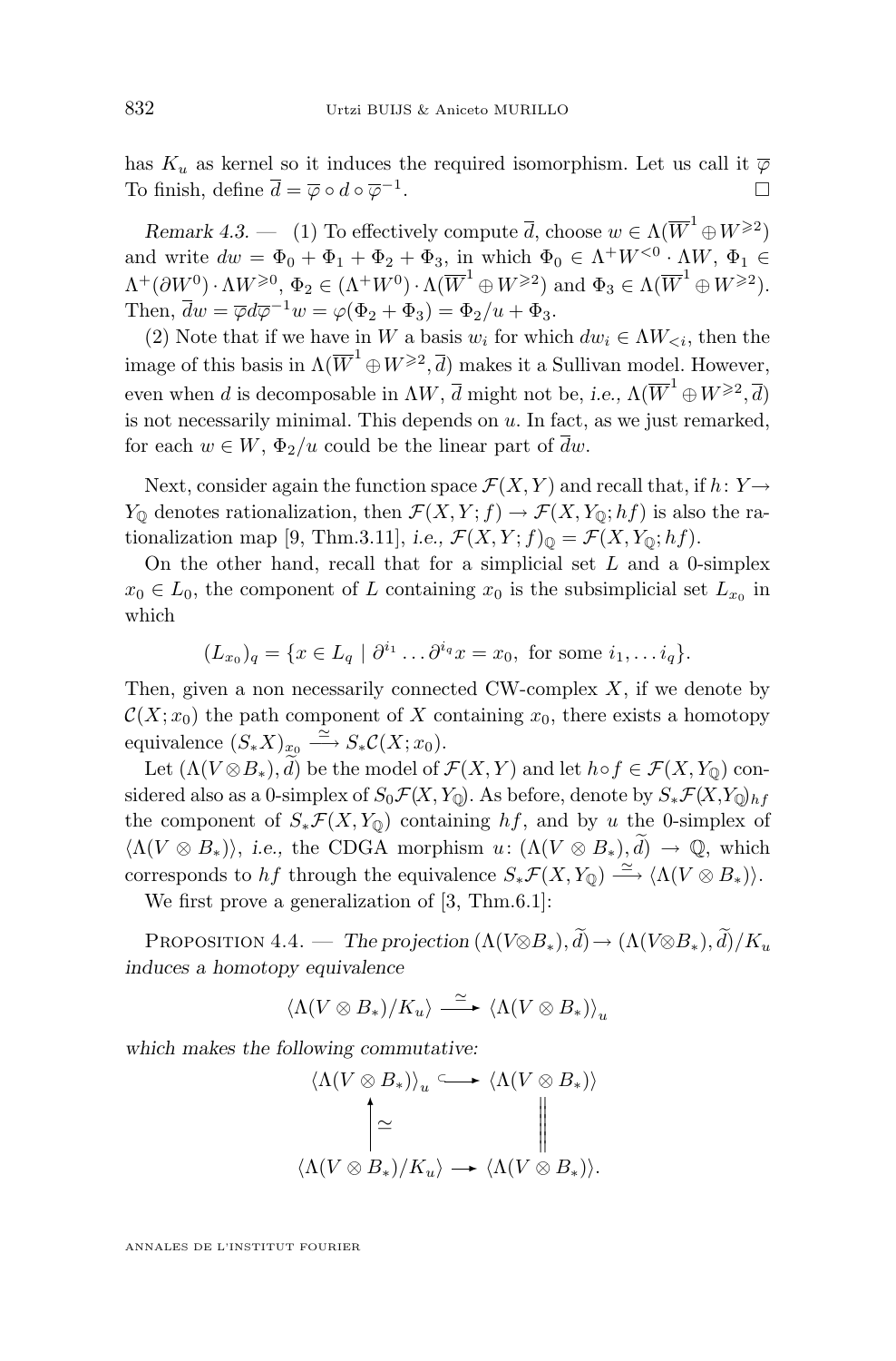<span id="page-19-0"></span>*Proof.* — We shall need the following version of [\[8,](#page-23-0) Thm. 2.2] for  $(\Lambda(V \otimes$  $B_*), \tilde{d})$ :

Write  $B_* = A \oplus \delta A \oplus C$  in which  $C \cong H(B_*)$  and choose a basis  $\{a_i, b_i, c_k\}$ with  $\delta a_i = b_i$  and  $\delta c_k = 0$ . Also, as  $\Lambda V$  is a Sullivan model choose  $\{v_i\}$  a basis for V satisfying  $dv_i \in \Lambda(V_{\leq i})$ . Then [\[3,](#page-23-0) Prop.5.1], there is a CDGA isomorphism  $\eta: (\Lambda(V\otimes B_*), d) \stackrel{\cong}{\longrightarrow} \Lambda(U \oplus dU) \otimes (\Lambda W, d)$  in which:

- (1) U is generated by  $u_{ij} = v_i \otimes a_j$ .
- (2) W is generated by  $w_{ik} = v_i \otimes c_k + x_{ik}$ , for some  $x_{ik} \in \Lambda(V_{\leq i} \otimes B_*)$ .
- (3) If the differential in  $\Lambda V$  is decomposable, the one in  $\Lambda W$  is also decomposable.

Consider now  $u: \Lambda(V \otimes B_*) \longrightarrow \mathbb{Q}$  and  $u' = u \circ \eta^{-1}$ , and let  $K_u$  and  $K_{u'}$ be the associated differential ideals of  $\Lambda(V\otimes B_*,\tilde{d})$  and  $(\Lambda W,d) \otimes \Lambda(U\oplus dU)$ respectively. With the aid of Lemma [4.1](#page-17-0) is easy to see that  $\eta(K_u) = K_{u'}$ .

On the other hand, consider in  $(\Lambda W, d)$  and  $\Lambda (U \oplus dU)$  the ideals  $K_p$  and  $K_q$  associated to the augmentations  $p: (\Lambda W, d) \to (\Lambda W, d) \otimes \Lambda (U \oplus dU) \stackrel{u'}{\to}$  $\mathbb Q$  and  $q: \Lambda(U \oplus dU) \to (\Lambda W, d) \otimes \Lambda(U \oplus dU) \stackrel{u'}{\to} \mathbb Q$  respectively. Again, it is immediate to check that  $K_{u'} = K_p \otimes K_q$ , and thus,

$$
(\Lambda(V\otimes B_*),\tilde{d})/K_u \cong (\Lambda W,d)\otimes \Lambda(U\oplus dU)/K_{u'}
$$
  

$$
\cong (\Lambda W,d)/K_p\otimes \Lambda(U\oplus dU)/K_q.
$$

Next, observe that  $\Lambda(U \oplus dU)/K_q \cong \Lambda(U^{\geq 1} \oplus d(U^{\geq 1}))$ , and therefore, it is acyclic. Indeed, the surjective morphism  $\varphi \colon \Lambda(U \oplus dU) \to \Lambda(U^{\geqslant 1} \oplus d(U^{\geqslant 1})),$ 

$$
\varphi(z) = \begin{cases} 0 & \text{if } z \in U^{<0} \text{ or } z \in d(U^{\leq 0}), \\ u(z) & \text{if } z \in U^0, \\ z & \text{if } z \in U^{\geq 1}, \end{cases}
$$

has  $K_q$  as kernel. Then:

$$
\langle (\Lambda(V \otimes B_*), \tilde{d})/K_u \rangle \cong \langle (\Lambda W, d)/K_p \otimes \Lambda(U \oplus dU)/K_q \rangle
$$
  
\n
$$
\cong \langle (\Lambda W, d)/K_p \rangle \times \langle \Lambda(U \oplus dU)/K_q \rangle
$$
  
\n
$$
\cong \langle (\Lambda W, d)/K_p \rangle.
$$

Finally, in [\[3,](#page-23-0) Thm.6.1] is proved that the projection  $\Lambda W \to \Lambda W/K_p$  induces an equivalence  $\langle \Lambda W/K_p \rangle \stackrel{\simeq}{\longrightarrow} \langle \Lambda W \rangle_p$ . Therefore, as  $\langle \Lambda (V \otimes B_*) \rangle_u \simeq$  $\langle \Lambda W \rangle_p$  we get an equivalence  $\langle \Lambda (V \otimes B_*)/K_u \rangle \stackrel{\simeq}{\longrightarrow} \langle \Lambda (V \otimes B_*) \rangle_u$  which satisfies the required property.

Then, we have:

THEOREM 4.5. — *The projection*  $(\Lambda(V \otimes B_*)$ ,  $\widetilde{d}) \rightarrow (\Lambda(V \otimes B_*)$ ,  $\widetilde{d})/K_u$ *is a model of i* :  $\mathcal{F}(X, Y; f) \longrightarrow \mathcal{F}(X, Y)$ .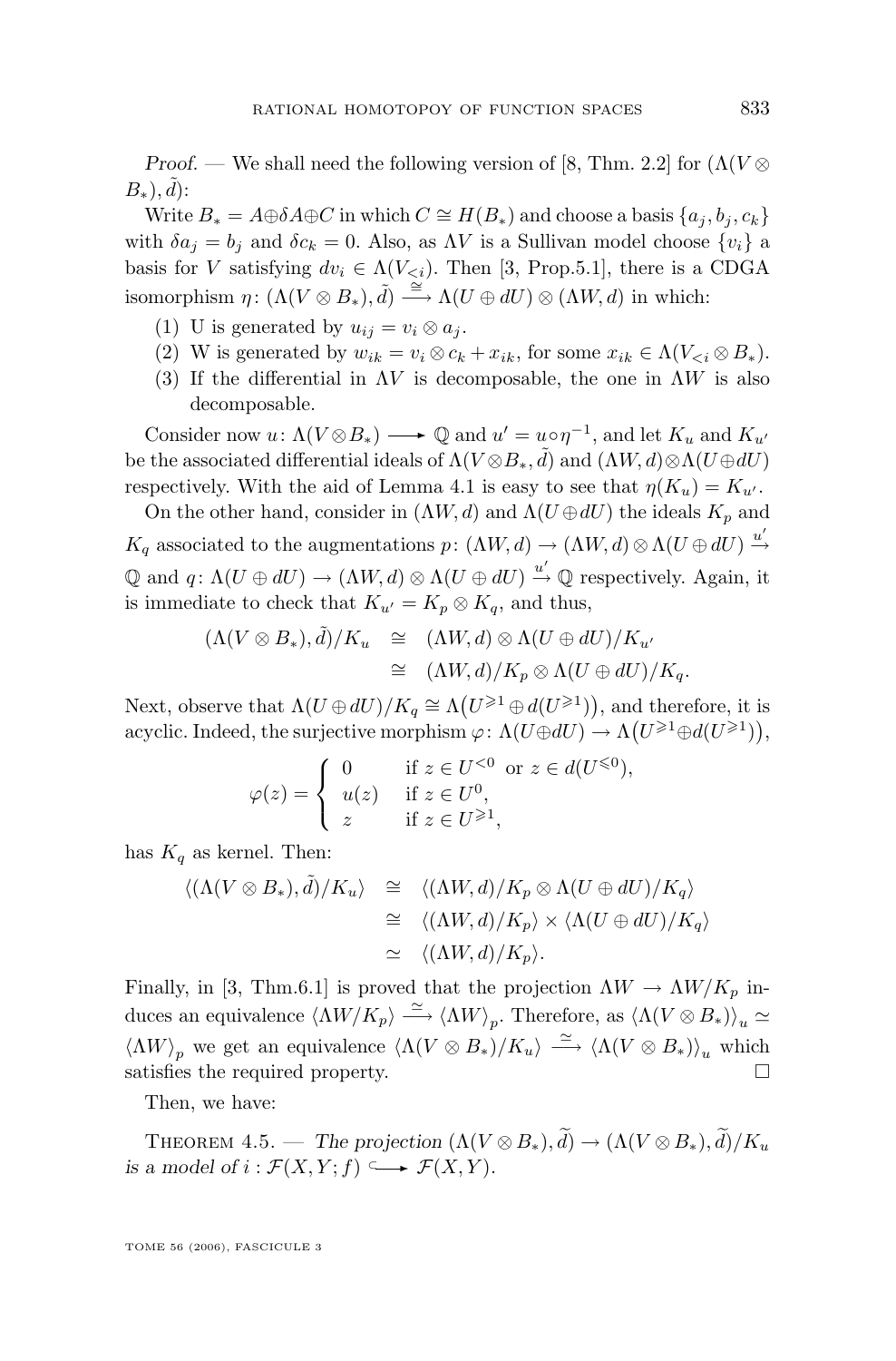<span id="page-20-0"></span>*Proof. —* Indeed, we have the following diagram

F(X, YQ; h ◦ f) ⊂ <sup>i</sup> ✲ <sup>F</sup>(X, YQ) Top S∗F(X, YQ; h ◦ f) ⊂ S∗✲i ❄S<sup>∗</sup> . . . . . . S∗F(X, YQ) S∗F(X, YQ)hf ' ✻ <sup>⊂</sup> ✲ <sup>S</sup>∗F(X, YQ) wwwww SimpSet hΛ(V ⊗ B∗)i<sup>u</sup> '❄ <sup>⊂</sup> ✲ <sup>h</sup>Λ(<sup>V</sup> <sup>⊗</sup> <sup>B</sup>∗)<sup>i</sup> '❄ hΛ(V ⊗ B∗)/Kui ✻'✲ <sup>h</sup>Λ(<sup>V</sup> <sup>⊗</sup> <sup>B</sup>∗)<sup>i</sup> wwwww Λ(<sup>V</sup> <sup>⊗</sup> <sup>B</sup>∗)/K<sup>u</sup> ✛ h.i ✻ . . . . . . . . . . . Λ(V ⊗ B∗) AGDC

in which the top and middle square are trivially commutative and the bottom is given in Proposition [4.4.](#page-18-0)

The next results prove Theorem [1.3](#page-3-0) and Corollary [1.4.](#page-4-0)

Theorem 4.6. — *The CDGA morphism*

$$
\omega_0\colon (\Lambda V, d) \longrightarrow (\Lambda (V \otimes B_*), \widetilde{d})/K_u, \quad \omega(v) = [v \otimes 1^*],
$$

*is a model of*  $\omega_0$ :  $\mathcal{F}(X, Y; f) \longrightarrow Y$ .

*Proof.* — Write  $\omega_0$  as the composition

$$
\mathcal{F}(X,Y;f) \xrightarrow{\iota} \mathcal{F}(X,Y) \xrightarrow{\omega_0} Y
$$

and apply Theorems [3.1](#page-7-0) and [4.5.](#page-19-0)

In particular, via Proposition [4.2,](#page-17-0) we have:

Corollary 4.7. — *The CDGA morphism*

$$
\omega_0\colon (\Lambda V, d) \longrightarrow (\Lambda S_f, \overline{d}) = (\Lambda(\overline{V \otimes B}_*^1 \oplus (V \otimes B_*)^{\geq 2}), \overline{d}),
$$

 $\omega_0(v) = v \otimes 1^*$  if  $v \in V^{\geqslant 2}$ , or its projection over  $\overline{V \otimes B_*}^{-1}$  if  $v \in V^1$ , is a *Sullivan model of the evaluation at the base point*  $\omega_0$ :  $\mathcal{F}(X, Y; f) \rightarrow Y$ .

$$
\Box
$$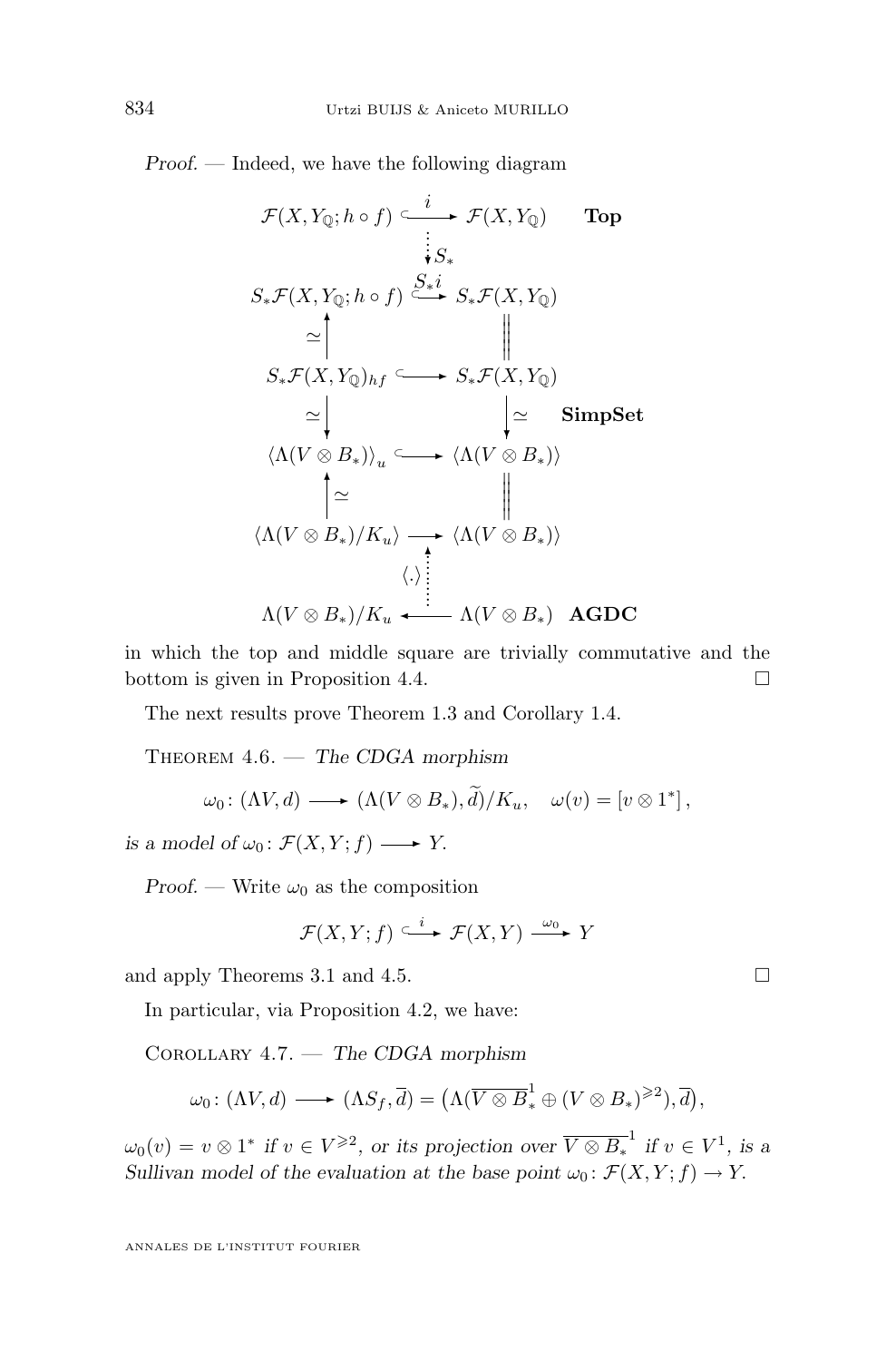<span id="page-21-0"></span>Observe that, while  $\omega_0(v)$  could vanish if  $|v| = 1$ , when  $(\Lambda V, d)$  is 1connected,

$$
\omega_0\colon (\Lambda V, d) \longrightarrow (\Lambda S_f, \overline{d}) = (\Lambda (\overline{V \otimes B}_*^1 \oplus (V \otimes B_*)^{\geq 2}), \overline{d}),
$$

is a KS-extension or a relative Sullivan algebra. The fibre is of the form

$$
(\Lambda(\overline{V\otimes B}^1_*\oplus (V\otimes B_*)^{\geqslant 2})/(V\otimes 1^*),\overline{d})=(\Lambda(S_f/V),\overline{d}).
$$

Hence, as the fibre of  $\omega_0 \,:\, \mathcal{F}(X, Y; f) \to Y$  is  $\mathcal{F}^*(X, Y; f)$ , the path component of  $f$  of the space of pointed maps, we immediately obtain:

COROLLARY 4.8. — *For a* 1-connected space Y,  $(\Lambda(S_f/V), \overline{d})$  is a Sullivan model of  $\mathcal{F}^*(X, Y; f)$ .

Finally, let X, Y, Z and  $f: X \to Y$  be as in Theorem [3.3.](#page-11-0) Again, we denote by  $\zeta: (\Lambda V, d) \to (\Lambda W, d)$  a model of f and  $\xi: \Lambda (V \otimes C_*) \to \Lambda (W \otimes C_*)$ as defined in Theorems [1.2](#page-3-0) or [3.3.](#page-11-0) Let  $u_g: \Lambda(W \otimes C_*) \to \mathbb{Q}$  and  $u_{fg}: \Lambda(V \otimes C_*)$  $C_*$ )  $\rightarrow$  Q be the 0-simplices of  $\langle \Lambda(W \otimes C_*) \rangle$  and  $\langle \Lambda(V \otimes C_*) \rangle$  corresponding to hg:  $Z \to X_{\mathbb{Q}}$  and  $hfg = f_{\mathbb{Q}}hg: Z \to Y_{\mathbb{Q}}$  respectively. Finally

Theorem 4.9. — *The square*

$$
(\Lambda S_g, \overline{d}) \leftarrow \overline{\xi} \qquad (\Lambda S_{fg}, \overline{d})
$$
  
\n
$$
\omega_0 \qquad \qquad \downarrow \omega_0
$$
  
\n
$$
(\Lambda W, d) \leftarrow \qquad \qquad (\Lambda V, d)
$$

*is a Sullivan model of*



*Proof.* — First, observe that the  $\Lambda(W \otimes C_*)/K_{u_g} \xleftarrow{\bar{\xi}} \Lambda(V \otimes C_*)/K_{u_{fg}}$  is well defined, *i.e.*,  $\xi(K_{u_{fg}}) \subset K_{u_g}$ . For that note that  $u_{fg}$  is the composition  $u_g \xi$ . If  $A_1'$ ,  $A_2'$  and  $A_3'$  is the set of generators of  $K_{u_{f \circ g}}$  given in Lemma [4.1,](#page-17-0) then  $\xi(A_1') \subset K_{u_g}$  trivially. Let  $\tilde{d}(w \otimes c)$ ,  $w \otimes c \in (W \otimes C_*)^0$ , an element of  $A_2'$ . Then,  $\xi(\tilde{d}(w \otimes c)) = \tilde{d}\xi(w \otimes c) = \tilde{d}\rho^{-1}[\zeta w \otimes c]$ . Write  $\rho^{-1} [\zeta w \otimes c] = a+b, a \in \Lambda^+(V \otimes C_*)^{< 0} \cdot \Lambda(V \otimes C_*), b \in \Lambda(V \otimes C_*)^0$ . Hence,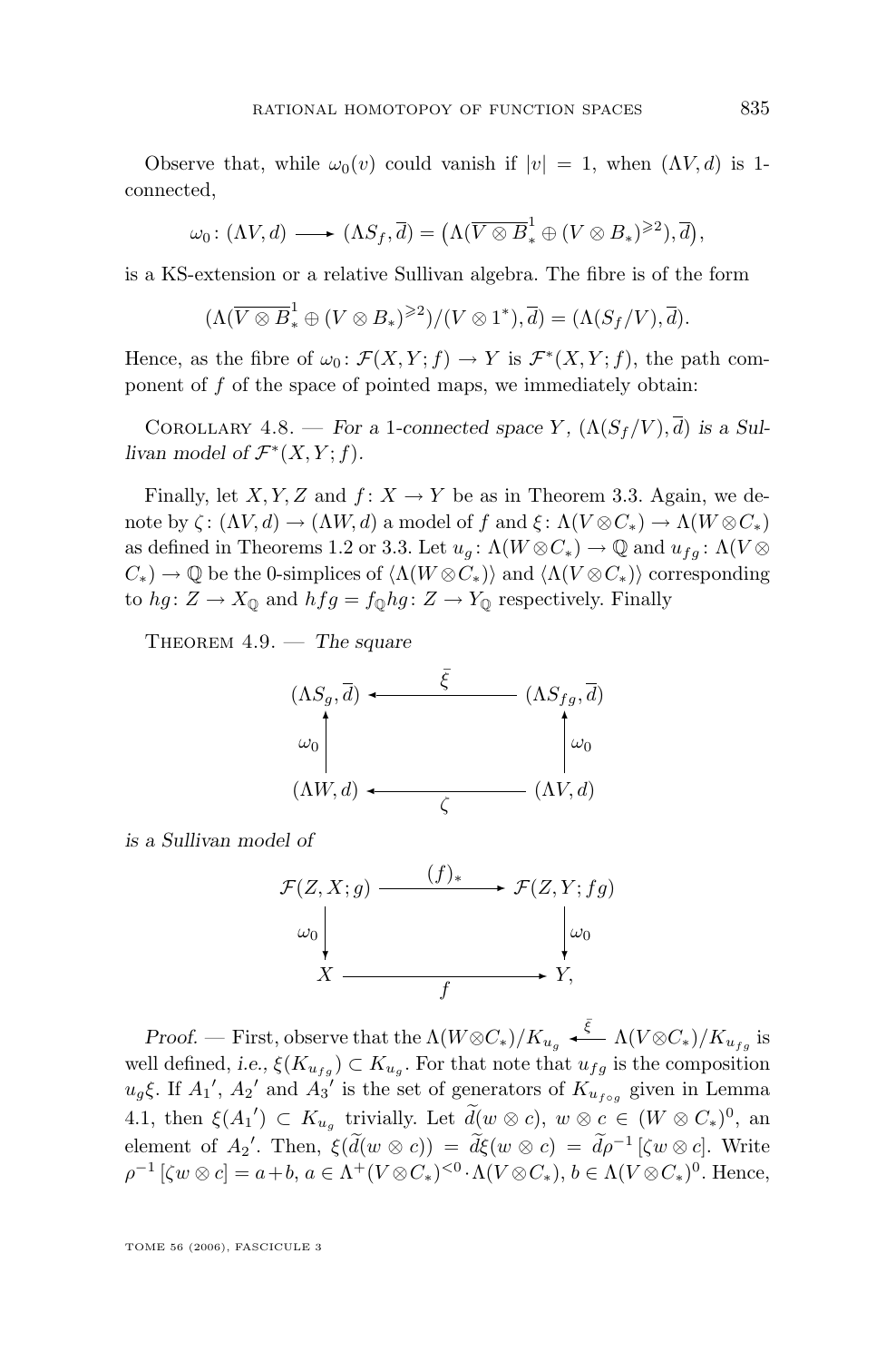$d(a), d(b) \in K_{u_g}$ . Finally consider  $w \otimes c - u_{fg}(w \otimes c)$ ,  $w \otimes c \in (W \otimes C_*)^0$ , a generator of  $A_3'$ . Then,

$$
\xi(w\otimes c - u_{fg}(w\otimes c)) = \xi(w\otimes c) - u_{fg}(w\otimes c) = \xi(w\otimes c) - u_g(\xi(w\otimes c)),
$$

which again, by Lemma [4.1,](#page-17-0) lives in  $K_{u_g}$ . To finish the proof we have to show the existence of a commutative cube in **SimpSet** as the following, in which the vertical arrows are homotopy equivalences:



But this is immediate: Lateral faces are obtained by Theorem [4.6.](#page-20-0) The commutativity of the back face is an exercise and the rest trivially commutes.  $\Box$ 

Finally, we describe the behavior at the homotopy group level of the distinguished maps studied in past sections. Let  $(\Lambda S_f, \overline{d}) \cong (\Lambda (V \otimes B_*)/K_u, d)$ be the Sullivan model of the component  $\mathcal{F}(X, Y; f)$  given in Corollary [4.7.](#page-20-0) Recall that  $u: \Lambda(V \otimes B_*) \to \mathbb{Q}$  is the CDGA morphism corresponding to f and that  $(\Lambda S_f, \overline{d}) = (\Lambda(\overline{V \otimes B_*}^1 \oplus (V \otimes B_*)^{\geq 2}), \overline{d})$ . Now, by classical facts on rational homotopy theory of nilpotent spaces, we have:

THEOREM 4.10. — (1)  $\pi_* \mathcal{F}(X, Y; f)_{\mathbb{Q}}$  *is naturally isomorphic to the*  $dual$  of  $H^*(S_f, Q(\overline{d})) \cong H^*(\overline{V \otimes B_*}^1 \oplus (V \otimes B_*)^{\geq 2}, Q(\overline{d})),$  being  $S \cong$  $Q(\Lambda S_f) = \Lambda S_f / (\Lambda^+ S_f \cdot \Lambda^+ S_f)$  the space of indecomposables.

(2) *Moreover, the morphism*  $\pi_*(\omega_0)$ :  $\pi_*\mathcal{F}(X, Y; f)$ <sub>0</sub>  $\to \pi_*(Y_0)$  *is dual of* 

$$
H^*\big(Q(\omega_0)\big): H^*\big(V, Q(d)\big) \to H^*\big(\overline{V\otimes B_*}^1\oplus (V\otimes B_*)^{\geqslant 2}, Q(\overline{d})\big),
$$

 $H^*\big(Q(\omega_0)\big)(v) = [v \otimes 1^*].$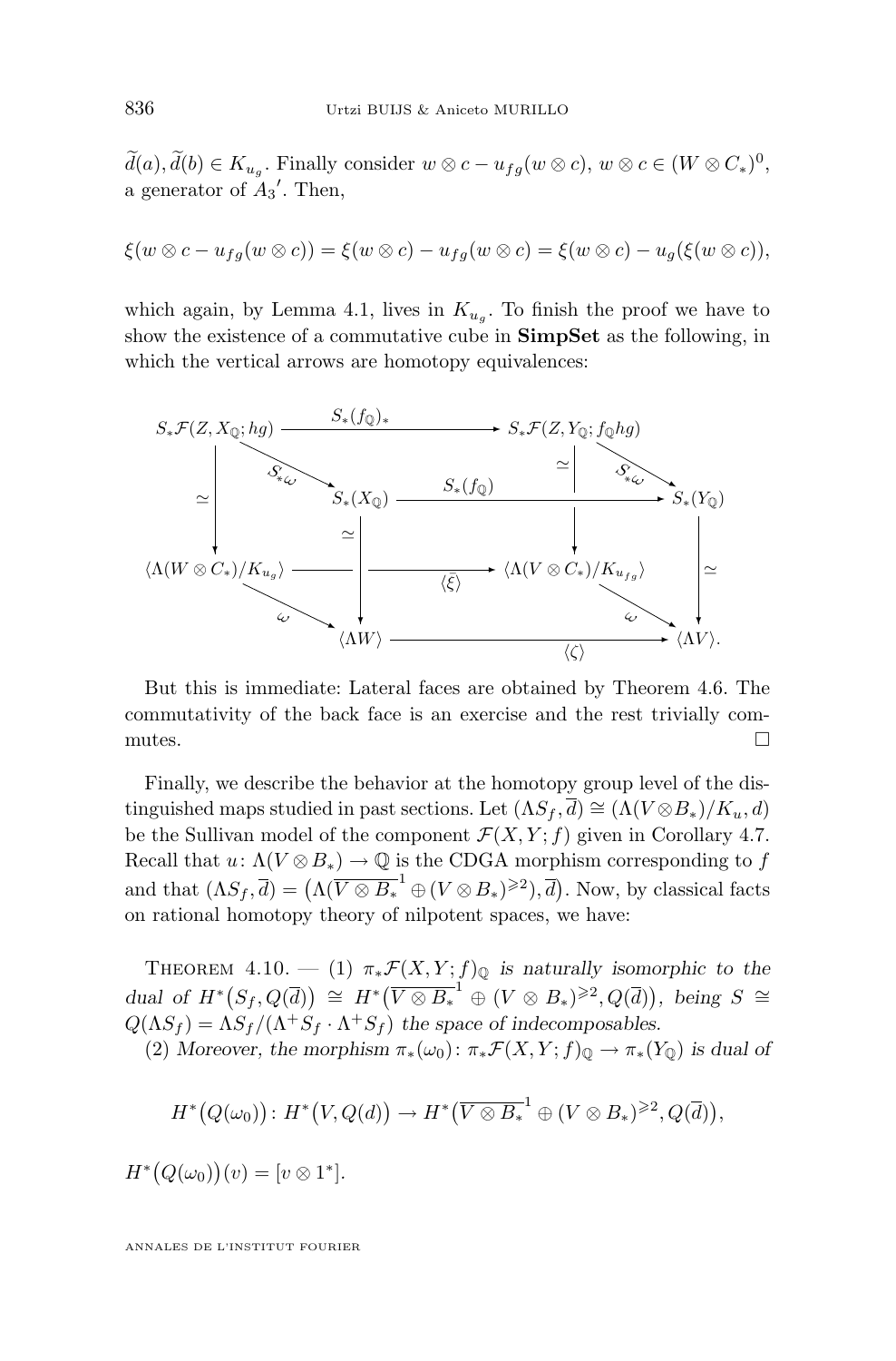<span id="page-23-0"></span>(3) *Under the conditions and with the notation of Theorems [3.3](#page-11-0) or [4.9,](#page-21-0) the morphism induced in homotopy groups by*



*is dual of*

$$
H^*(S_g, Q(\overline{d})) \leftarrow H^*(Q(\xi)) \quad H^*(S_{fg}, Q(\overline{d}))
$$
  

$$
H^*(Q(\omega_0)) \Bigg| \qquad H^*(Q(\omega_0)) \Bigg| H^*(Q(\omega_0)) \cdot H^*(W, Q(d)) \cdot H^*(W, Q(d)).
$$

Also, taking homology of indecomposables in Corollary [4.8](#page-21-0) we obtain:

COROLLARY  $4.11. - \pi_* \mathcal{F}^*(X,Y;f)_{\mathbb{Q}}$  *is naturally isomorphic to the dual of*  $H^*(S_f/V, Q(\overline{d}))$ .

#### BIBLIOGRAPHY

- [1] A. K. Bousfield & V. K. A. M. Gugenheim, *On PL De Rham theory and rational homotopy type*, vol. 179 (8), Memoirs of the Amer. Math. Soc., 1976.
- [2] E. H. BROWN & R. H. SZCZARBA, "Continuous cohomology and real homotopy type", *Trans. Amer. Math. Soc.* **31** (1989), p. 57-106.
- [3] ——— , "On the rational homotopy type of function spaces", *Trans. Amer. Math. Soc.* **349** (1997), p. 4931-4951.
- [4] Y. Félix, "Rational category of the space of sections of a nilpotent bundle", *Comment. Math. Helvetici* **65** (1990), p. 615-622.
- [5] Y. Félix, S. Halperin & J. Thomas, "Rational Homotopy Theory", in *G.T.M.*, vol. 205, Springer, 2000.
- [6] P. G. Goerss & J. F. Jardine, "Simplicial Homotopy Theory", in *Progress in Mathematics*, vol. 174, Birkhäuser, Basel-Boston-Berlin, 1999.
- [7] A. HAEFLIGER, "Rational homotopy of the space of sections of a nilpotent bundle", *Trans. Amer. Math. Soc.* **273** (1982), p. 609-620.
- [8] S. Halperin, *Lecture on Minimal Models*, vol. 230, Mémoires de la Société Mathématique de France, 1983.
- [9] P. Hilton, G. Mislin & J. Roitberg, *Localization of nilpotent groups and spaces*, vol. 15, North Holland Mathematical Studies, 1975, North Holland.
- [10] K. KURIBAYASHI, "A rational model for the evaluation map", Preprint, 2005.
- [11] J. P. May, *Simplicial Objects in Algebraic Topology*, Chicago Lectures in Mathematics, 1992, University of Chicago Press.
- [12] J. Milnor, "On spaces having the homotopy type of a CW-complex", *Trans. Amer. Math. Soc.* **342** (1994), no. 2, p. 895-915.